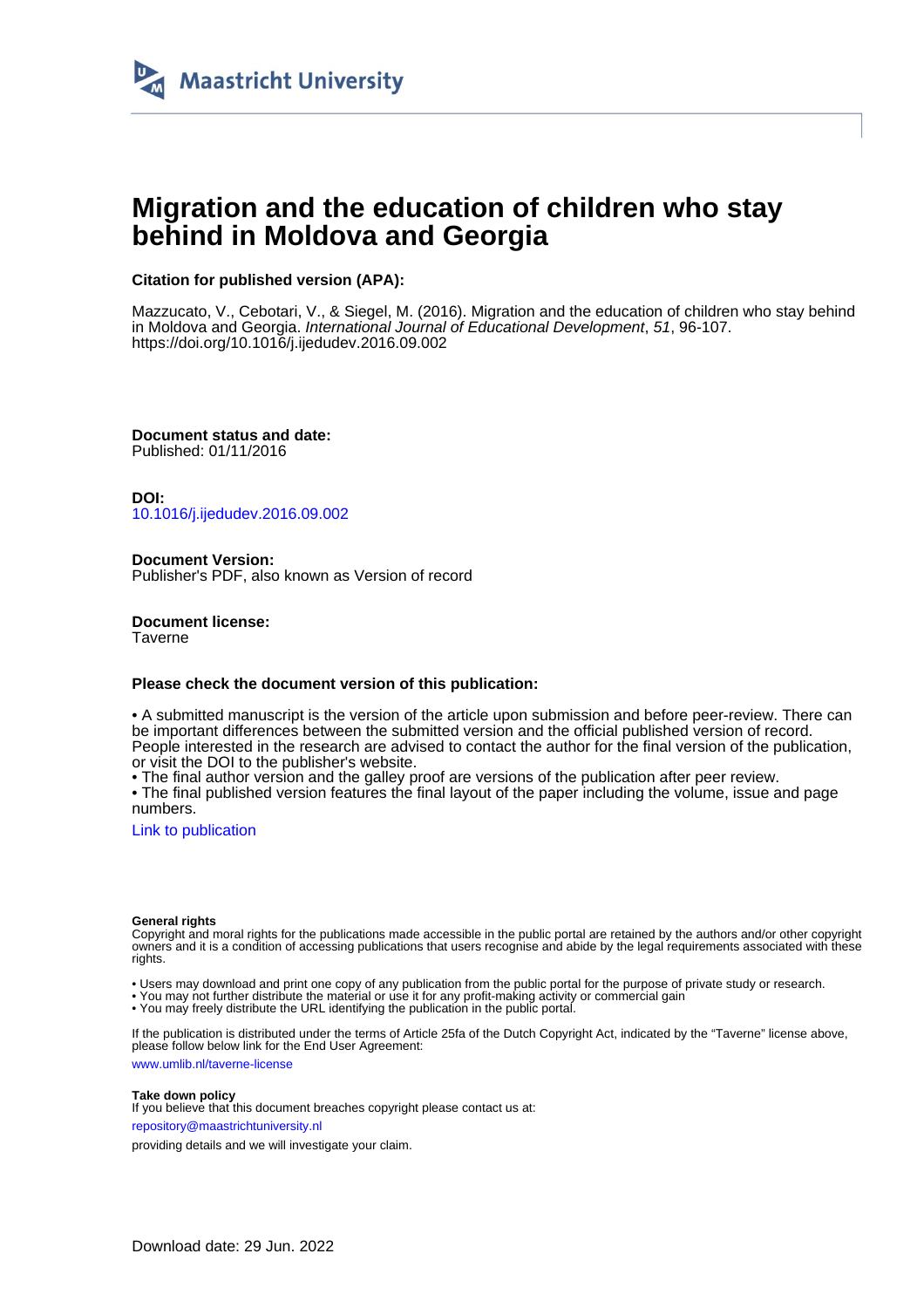Contents lists available at [ScienceDirect](http://www.sciencedirect.com/science/journal/07380593)



International Journal of Educational Development

journal homepage: <www.elsevier.com/locate/ijedudev>

# Migration and the education of children who stay behind in Moldova and Georgia



# Victor Cebotari<sup>a,</sup>\*, Melissa Siegel<sup>a</sup>, Valentina Mazzucato<sup>b</sup>

<sup>a</sup> Maastricht Graduate School of Governance, Maastricht University, The Netherlands<br><sup>b</sup> Department of Technology and Society Studies, Maastricht University, The Netherlands

#### A R T I C L E I N F O

Article history: Received 10 February 2015 Received in revised form 2 September 2016 Accepted 5 September 2016 Available online 17 September 2016

Keywords: Children left-behind Migration Transnational families School performance Moldova Georgia

#### A B S T R A C T

In Moldova and Georgia, two post-Soviet countries with high emigration rates, there is little systematic empirical research on the school performance of children whose family members migrate. This study uses nationally representative data (Moldova,  $N = 814$ ; Georgia,  $N = 655$ ) and employs child- and caregiver-reports of school performance of children living in different transnational family configurations. We found similar assessments of school performance by children and caregivers in Georgia, but results do suggest some differing perceptions in the Moldovan reports. Overall, fathers' migration, when mothers are caregivers, correspond to worsen education in Georgia. In Moldova, on the contrary, children with migrant fathers and cared for by mothers report improved school performance. Furthermore, in Moldova, better performance associates with parents being abroad, either together or divorced (child-reports) while decreased performance relates to the absence of remittances (caregiverreports). The findings highlight the importance of considering different transnational characteristics and who makes the assessment.

ã 2016 Elsevier Ltd. All rights reserved.

### 1. Introduction

Moldova and Georgia are two countries with a significant share of their populations working abroad. According to [World](#page-12-0) Bank [\(2011\)](#page-12-0), approximately 25.1% of the Georgian and 21.5% of the Moldovan working-age adults have left the country by 2010. Many of these migrants lack the financial resources or legal conditions to take their children with them, thus, creating a network of transnational families. In the context of labor migration, it may actually be a preferred choice for migrants not to uproot their children when proper caregiving arrangements are available back home [\(Mazzucato](#page-12-0) et al., 2015). This strategy is often motivated by a desire to secure the well-being of children while living apart across borders. Studies show that parents engage in migration to provide better schooling and a higher standard of living for children and other family members who stay behind [\(McKenzie](#page-12-0) and Rapoport, 2011; [Parreñas,](#page-12-0) 2005). Monetary and in-kind remittances have been found to increase the educational expenditure of the

<http://dx.doi.org/10.1016/j.ijedudev.2016.09.002>

0738-0593/@ 2016 Elsevier Ltd. All rights reserved.

household ([Bredl,](#page-11-0) 2010), thus, creating an implicit assumption that children are the net beneficiaries of migration.

In reality, the educational outcomes of children depend not only on the economic effects of migration but also on a far more complex range of consequences surrounding the transnational care of children. Remittances may ease the financial burden of the household and provide material support for children's schooling. At the same time, the absence of family members may disrupt children's performance in school by leaving them without proper help, supervision and emotional support ([Battistella](#page-11-0) and Conaco, 1998; [Edwards](#page-11-0) and Ureta, 2003; Kandel and Kao, 2001). Therefore, migration constitutes a distinct form of separation because it simultaneously generates economic benefits and social costs for children who stay at origin [\(Dreby,](#page-11-0) 2010).

Indeed, previous research, mostly based on a single-country analysis, has found positive [\(Antman,](#page-11-0) 2012; Kandel and Kao, 2001), neutral (Cebotari and [Mazzucato,](#page-11-0) 2016; Jordan and Graham, 2012; [Robila,](#page-11-0) 2012), or negative (Cortes, 2015; Grigorian and [Melkonyan,](#page-11-0) 2011; Hu, 2012; Kroeger and [Anderson,](#page-11-0) 2014; Lu, 2014) associations between migration of family members and children's education. The opposing evidence in the literature is nuanced by the national contextualization of results and by the measurement of transnational conditions under which children's education benefits or suffers. A cross-country comparison in this respect is

<sup>\*</sup> Corresponding author at: Maastricht Graduate School of Governance, Maastricht University, Boschstraat 24, 6211 AX, Maastricht, The Netherlands. E-mail address: [victor.cebotari@maastrichtuniversity.nl](mailto:victor.) (V. Cebotari).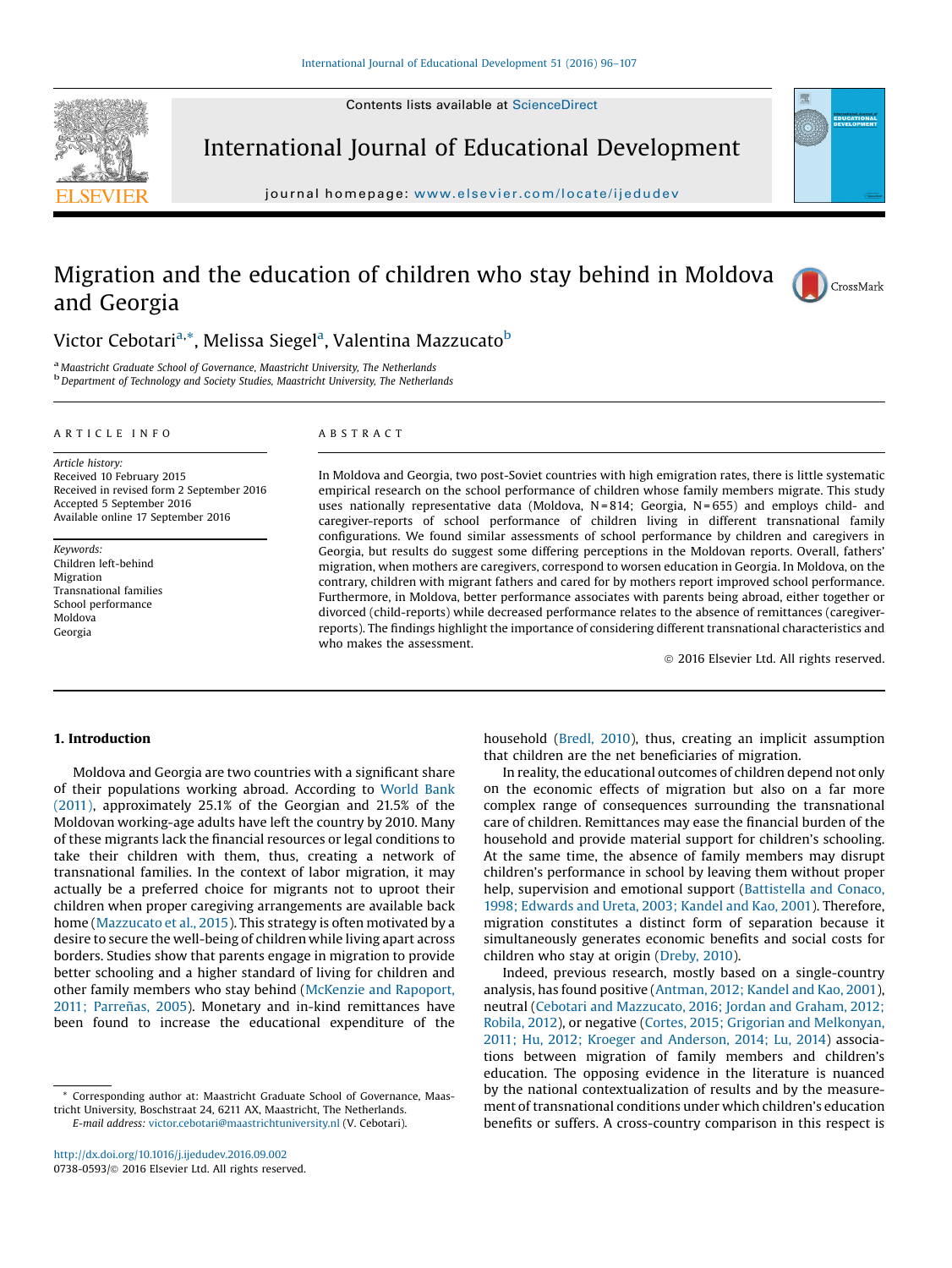useful because it facilitates the development of generalized conclusions and helps to broadly interpret the effects of migration on children's education.

This study builds on existing gaps in the literature that were marginally targeted by previous research. Most studies primarily consider maternal and paternal absence and the effects of remittances on children's schooling. At the same time, important transnational characteristics, such as return migration, who is the caregiver when parents migrate, the separation that involves migration and marital discord, the use of remittances, are often neglected, leading to omission of important factors mediating the effects of migration in relation to children's education. Moreover, many studies fail to consider children in non-migrant families when examining the educational performance of children in transnational care. This omission makes it difficult to understand from an academic and policy perspectives if educational outcomes of children in migrant and non-migrant families differ from each other. Finally, most of the existing research focuses on Latin American and Asian countries. To our knowledge, this study is the first to explore and compare children in migrant and non-migrant families and their school performance in two former Soviet countries.

This study uses nationally representative, large-scale household data that were collected in 2011–2012 in Moldova and Georgia. The inclusion of these two countries was motivated by the need to compare contexts that share notable similarities in the region, such as the economic difficulties following a prolonged transition to democracy, the ongoing territorial disputes that threaten the consolidation of a strong state authority, and perhaps most importantly, the large and diversified out-migration flows that affect a significant number of families in both countries. The investigation focuses on school performance using subjective measures and two perspectives:(1) that of 11–18-year-old children and (2) the child's main caregiver who resides in the household. The goals of this study are twofold. The first objective is to reveal the effects of different transnational characteristics on children's educational performance. The second objective is to observe whether and how child- and caregiver-reports converge when measuring children's education. Comparing child and adult assessments is important because the existent studies often examine one perspective or the other and discrepancies between the two will provide insights about how best to measure children's education (Jordan and [Graham,](#page-12-0) 2012). Five characteristics are offered to explain the complexity of transnational family arrangements. These characteristics include whether children live in nonmigrant, migrant or return-migrant households; whether parents migrate and are together or divorced; whether fathers, mothers or both migrate and children are cared for by a parent or grandparents; and whether migrants send remittances and whether remittances are prioritized for education. Understanding the complexity of transnational care arrangements is important for supporting policy actions for children living in evolving family forms such as the transnational family.

## 2. Background

## 2.1. Migration and children's education

Traditionally, the parent-child separation has been the focus of family studies that looked at extraordinary family circumstances such as parental divorce or death (Amato and [Cheadle,](#page-11-0) 2005; Corak, 2001; McLanahan and [Sandefur,1994\)](#page-11-0). This body of research draws upon child development and indicates that the main implication of child-parent separation and, therefore, the absence of parental input is that children are not living with one or both parents on a daily basis, which may inadvertently weaken children's cognitive development and education. However, not until recently has attention been given to analyzing separations because of migration in relation to children's education.

Indeed, at the turn of the century, transnational family studies have emerged to look specifically at families that span international borders. Within this stream of research, the education of children in transnational care has become a topic of scholarly interest (Antman, 2012; Cebotari and [Mazzucato,](#page-11-0) 2016; Cortes, 2015; Dreby, 2010; Jordan and [Graham,](#page-11-0) 2012; Nobles, 2011). These studies indicate a wide array of factors that may influence children's education, including specifics of family environment, who the migrant is, who the caregiver is, the stability of care, communication channels, and the availability of remittances for family and educational necessities. We argue that, conceptually, it is important to distinguish between different transnational household configurations to better understand the effects of living transnationally on children's education.

A recent but growing body of research considers the ways parents contribute to children's education from outside of the household. However, parental absence may take various forms through migration, divorce or both, among which the separation that involves both migration and divorce has been particularly scarcely analyzed. In one of the few studies that looked at marital status of migrant parents in relation to children's school performance, Cebotari and [Mazzucato](#page-11-0) (2016) found no differing outcomes among Ghanaian, Nigerian and Angolan children whose parents migrated abroad and were divorced compared to children in non-migrant families. In Mexico, [Nobles](#page-12-0) (2011) compared parental absence due to migration and parental absence due to marital dissolution and found that children with migrant fathers showed better educational outcomes compared with children separated from their parents because of divorce. However, in the same country, [Creighton](#page-11-0) et al. (2009) found that both paternal absence because of migration and paternal absence due to divorce disadvantage children in schools. The difference in the outcome between migration, divorce or both is likely explained by the rationale of these forms of absence. For migrant parents, the wellbeing of children motivates the decision to migrate [\(Nobles,](#page-12-0) 2011). In the case of divorce however, the well-being of children is not always the decisive factor for migrating. For instance, [Constable](#page-11-0) [\(2003\)](#page-11-0) found that some Filipina wives see migration as an escape route from a problematic marriage. In general, migration may strain marital relationships, especially when women migrate alone or when both partners migrate at the same time ([Caarls,](#page-11-0) 2015). When divorced parents migrate, they may lack the time and resources to invest in children, especially when they remarry and have children in that union [\(Dreby,](#page-11-0) 2010). While the dynamics of migration and marital dissolution are hard to detach from each other, these studies point to the need to place marital discord in the context of parental migration to better understand these processes in relation to children's education.

More often than not, migration is a strategy to improve the welfare of the household and of family members who stay behind ([Edwards](#page-11-0) and Ureta, 2003). This view emphasizes the role of the family in the decision to migrate. Evidence shows that households with migrants are more likely to use remittances to pay for a variety of school costs, with positive effects on children's school enrollment, school attendance and school performance [\(Antman,](#page-11-0) 2012; Bennett et al., 2013; [Edwards](#page-11-0) and Ureta, 2003). In Moldova and Georgia, however, previous research found that education is not a priority in household spending preferences, with money being primarily used for food, clothing, health or debts ([Gerber](#page-11-0) and [Torosyan,](#page-11-0) 2013; UNICEF, 2016). When remittances are spent on children's education, findings from other post-Soviet countries, such as Armenia and Kyrgyzstan, show limited improvements in children's school outcomes (Grigorian and [Melkonyan,](#page-12-0) 2011;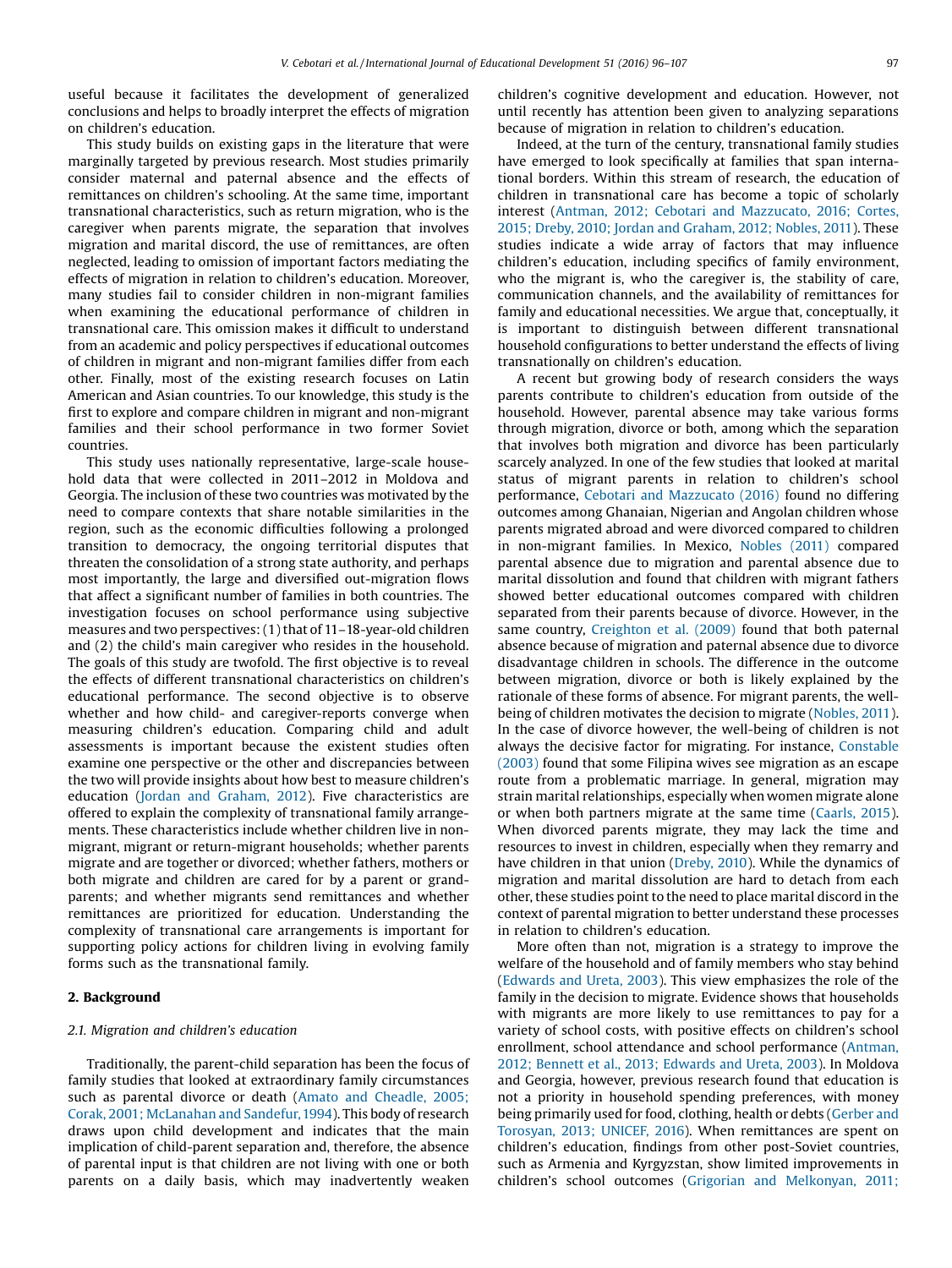Kroeger and [Anderson,](#page-12-0) 2014). It is likely that the willingness to invest in children comes with the perceived value of schooling in the origin and destination countries. Migrants who realize the benefits of education in the destination country are more likely to invest more in children's learning [\(Stark](#page-12-0) et al., 1997). On the contrary, migrants' perception of a low return from education may result in decisions to invest less in children ([McKenzie](#page-12-0) and [Rapoport,](#page-12-0) 2011).

Nevertheless, the effect of migration on children's education goes beyond the increased income from remittances. Distinguishing which migrant parent is absent is crucial for understanding the relationship between parental migration and children's performance in school (Cebotari and [Mazzucato,](#page-11-0) 2016; Dreby, 2010). Although family practices vary across countries, motherhood and fatherhood are usually perceived differently regarding child rearing. In developing countries, mothers usually take the leading role in caring for children [\(Cortes,](#page-11-0) 2015). Therefore, maternal migration has been often found to incur substantial disruption in children's lives (Cortes, 2015; [Parreñas,](#page-11-0) 2005). Fatherhood, by contrast, is associated more with authority and protection, which, in the case of paternal out-migration, may lead to the loss of the male role model and the disciplinary figure of the family, with potentially negative effects on children's school performance (Giannelli and [Mangiavacchi,](#page-11-0) 2010). The negative effect of parental migration may, however, be mitigated by the role of the caregiver when parents migrate. Research on migrant parents in Southeast Asia ([Battistella](#page-11-0) and Conaco, 1998; Jordan and Graham, 2012), sub-Saharan Africa (Cebotari and [Mazzucato,](#page-11-0) 2016) and Eastern Europe (Robila, 2012; [Vanore,](#page-12-0) 2015) found that a care arrangement that involves one parent, especially mothers, or grandparents, does not necessarily result in negative educational outcomes for children when parents migrate. The interchangeable relation between parental migration and the child's caregiver is therefore important and needs further investigation.

Most of the transnational family studies focus on the migration event and therefore offer little insights on children's outcomes when family members migrate and return. Understanding the effects of return migration is important because research notes difficulties for children upon the return of family members. For instance, Smith et al. [\(2004\)](#page-12-0) found that the established bonds between children and their caregivers are challenged following the return of a migrant and may result in negative consequences for children. However, on a more positive note, both saving and remittances are usually higher if a migrant plans to return and these resources were found more likely to be invested in children upon the returnee's arrival [\(Antman,](#page-11-0) 2011). Furthermore, the concern about children and their outcomes was found to lead the return tendency of parents from abroad [\(Dustmann,](#page-11-0) 2003). Although considerable heterogeneity exists in the decision and motives to return, the resources and additional human capital that returnees bring back home are likely to positively mediate the educational development of children.

## 2.2. Current study

Taken together, the reviewed studies expose mixed results and reveal that the effects of living in transnational care on children's education do not support precise conclusions. There is work to be done to better understand circumstances under which school performance of children in transnational care improves or deteriorates. This study provides two additions to the existing scholarship. First, this study includes a variety of transnational family characteristics that potentially relate with children's school performance. Migrant-sending households are characterized by a wide range of transnational family settingsand therefore, each specific arrangement would likely influence children differently. We look at these characteristics in two countries. A comparative framework is particularly useful because it offers a better understanding of how the diversity in transnational family forms associates with children's education in a wider regional context. Second, the current study employs two separate perspectives of school performance: that of caregivers and children themselves. Previous studies include perspectives of either the child or the caregiver, with one notable exception. Specifically, [Jordan](#page-12-0) and [Graham](#page-12-0) (2012) are the only scholars, to the best of our knowledge, to consider both perspectives in assessing children's school performance. They found a more negative assessment of school performance when the outcome was measured by the caregiver. These authors concluded that caregivers' assessments of the outcome may be altered by their personal experiences of the migration event and may persistently reflect more culturally informed perceptions of migration (Jordan and [Graham,](#page-12-0) 2012). Therefore, we assume that there is sensitivity in reporting the outcome depending on who makes the assessment.

Based on evidence from earlier studies, several hypotheses are established:

Hypothesis 1. Children living in migrant or returned migrant households will be more likely than children living in non-migrant households to perform better in schools.

Hypothesis 2. Children with parents divorced, whether in the country or abroad, will likely perform less well in school than children living with both parents in the country.

Hypothesis 3. Maternal migration and the absence of both parents, irrespective of who is the caregiver, will likely associate with decreased school performance when compared to children living with both parents.

Hypothesis 4. Children living in households who receive remittances and prioritize remittances for education will likely perform better in schools than children living in non-migrant households.

#### 2.3. The contexts of Moldova and Georgia

Moldova and Georgia are two post-Soviet countries bordering the Black Sea basin. Shortly after their independence from the Soviet Union in 1991, both countries began a difficult transition to a market economy that continues today. The loss of subsidies and the guaranteed access to the markets of the Soviet era led both countries to an economic decline. These problems were exacerbated by the outbreak of civil wars and the alternation of active and passive forms of conflict in the Transnistrian region of Moldova and in Abkhazia and the South Ossetia regions of Georgia, beginning shortly after independence and continuing today. As a result, there was a steep decline in living standards for the populations of the two countries.

Because of difficulties in the transition process, the migration of one or more family members has emerged as a livelihood strategy since the mid-1990s. In 2010, an estimated 25.1% of the Georgian and 21.5% of the Moldovan populations have emigrated [\(World](#page-12-0) [Bank,](#page-12-0) 2011). Many Georgians and Moldovans migrate to other former Soviet countries, most commonly to the Russian Federation. In the western world, favorite destinations for Moldovans are Italy, Romania, Spain and Portugal whereas Georgians prefer Greece, Turkey, the United States and Germany ([World](#page-12-0) Bank, 2011). Most Georgians and Moldovans who migrate are working-age, skilled individuals: this characteristic holds true for both men and women, although more men migrate in Russia for seasonal work whereas more women migrate westward following the high demand for household services in the European Union countries (Labadze and [Tukhashvili,](#page-12-0) 2013; UNICEF, 2016). More than 25% of Moldovan migrants residing abroad have a wife or a husband who stay behind and approximately 36% (150,000–270,000) of all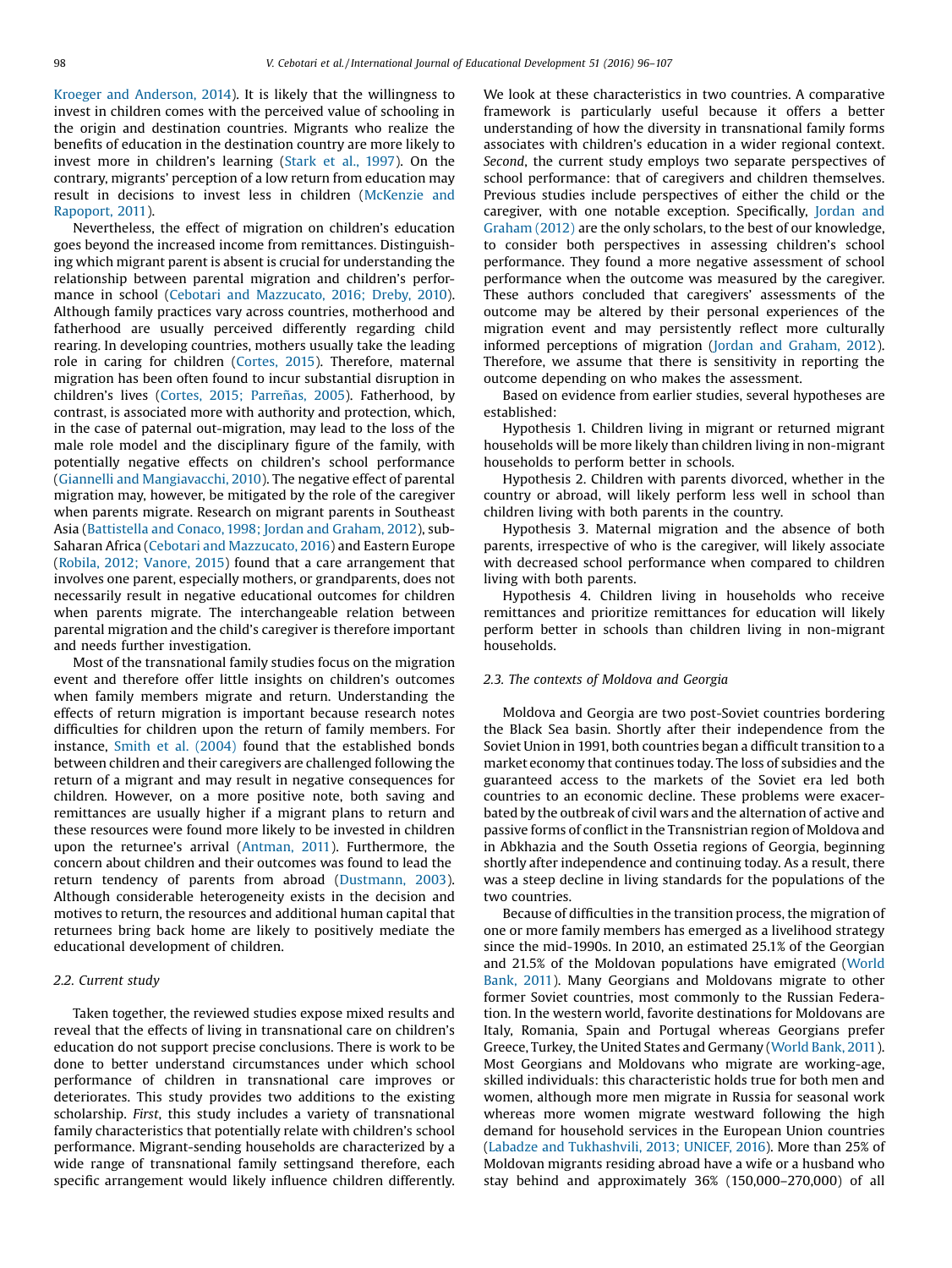children in Moldova are believed to be separated from at least one parent because of migration ([Svintradze](#page-12-0) and Ubiria, 2007). In Georgia, available data show that up to 39% of all children have at least one family member who is abroad ([Vanore,](#page-12-0) 2015).

The education systems in both countries are universal and based on compulsory educational programs for all children. Georgian and Moldovan children start the school at age six and stay four years in elementary school. Middle school continues through the grades 5–9 up to the age of 15, by which time the education is no longer compulsory. The final three years are reserved for secondary education, leading to diplomas granting access to tertiary education. On average, Georgian and Moldovan children stay in school 12.1 and 9.8 years, respectively ([UNDP,](#page-12-0) [2013](#page-12-0)). Both countries have literacy rates of more than 99%, and the number of students enrolled in primary, secondary and tertiary levels of education as a proportion of the total population has reached 74% in Georgia and 64% in Moldova (as a result, Georgia ranks 79th and Moldova ranks 114th in the Human Development Index) ([UNDP,](#page-12-0) 2013).

## 3. Method

## 3.1. Data

This study uses data from a nationally-representative, crosssectional, large-scale household survey in Moldova and Georgia. Fieldwork occurred between September 2011 and February 2012 in Moldova and between March and December 2012 in Georgia. In Moldova, the survey samples were drawn from the Moldovan Labor Force Survey (LFS) while in Georgia, the national representative sampling frame was elaborated based on electoral districts. All administrative regions were covered, except for Transnistria in Moldova and Abkhazia and South Ossetia in Georgia. The data collection followed the ethical standards of the International Code on Market and Social Research for Opinion and Market Research (ESOMAR).

The purpose of the survey was twofold. First, to empirically document the scale of migration and the prevalence of children "left-behind" in Georgia and Moldova. The migrant status was considered when members of the family were abroad for at least three months at the time of the survey. Second, to understand the complexity of life of children in transnational care and to measure the well-being of children in migrant and non-migrant households. Child well-being is measured through a variety of outcomes, including schooling, health, emotions and attitudes. Survey instruments included a household questionnaire administered to the head of the household, a questionnaire directed to the main caregiver of the indexed child (in some cases, this is the head of the household), and a child questionnaire targeting children and youths aged 11–19. All interviewees in the household gave informed consent to participate, and the survey was conducted in the local languages.

For this study, data are drawn from the child and caregiver questionnaires, except for household information that uses data from the household questionnaire. Only households with children of secondary school age (11–18) were retained for this study. Of the total sample, 541 households in Georgia and 664 households in Moldova contained at least one child aged 11–18; these households included 655 individual children in Georgia and 814 children in Moldova. These samples comprise children in both migrant and non-migrant households whose parents were in a stable marital relationship at the time of the survey. In addition, these samples do not comprise children whose parents are deceased (N = 162 in Moldova; N = 89 in Georgia). One analysis of this study additionally includes children in migrant and non-migrant households affected by divorce. For this particular analysis, the sample of children

reached 926 and 773 observations in Moldova and Georgia, respectively. The measures, the analytical strategy and all models employed by this study are detailed below.

## 3.2. Measures

This study employs one measure of school performance based on the child-reports called the self-reported outcome and another measure based on the caregiver-reports. The child and caregiver questionnaires did not ask identical questions on children's school performance but we were able to select a measure from child reports that closely matched the caregiver-reports. The selfreported measure asked children the question "Would you say in your class you are one of the best students, above average, average, below average, or one of the worst students?" For analysis, a binary indicator was created where 1 indicates that the child is one of the best students or above average and all other options were coded as 0. The second outcome measure was created from the caregivers' responses to the question "How would you say [child] is performing in school?" Responses were initially measured on a 5-point Likert scale (very well, well, neither well nor poorly, poorly, very poorly), and a binary indicator was created where 1 indicates very well and well. Following Jordan and [Graham](#page-12-0) (2012), we consider the caregiver-reported and self-reported outcomes comparable because both indicators measure school performance relative to children's peers. The two measures were standardized as binary to better capture the positive and negative variations in the outcome and to simplify the comparison between the selfreported and the caregiver-reported indicators of school performance.

This study employs four independent variables that measure different transnational family arrangements of children in our sample. One indicator is based on questions in the migration history section that records information about the type of separation in relation to parental absence. These questions ask "Where is the biological [mother], [father] of [child]?" Detailed answers record specifics of parental absence: the parent is currently in the household; the parent is not currently living in the household: divorced/separated; the parent is not currently living in the household: living abroad; the parent is not currently living in the household: divorced and living abroad; the parent is not currently living in the household: deceased; and the parent is not currently living in the household: other. Based on this information, four types of parental absence were derived: both parents are together and live with the child, parents are in the country and divorced/separated, parents are abroad and together and parents are abroad and divorced/ separated.

The following three indicators focus specifically on children in families who were not affected by marital discord and subsequently omit children whose parents were divorced. Migration screening questions were used from the household rooster to record information regarding members currently residing in the household, members who are currently migrants and individuals who were previously migrants but returned. This information was used to classify households in three groups according to their household migration type: non-migrant, migrant and returned migrant. One additional measure records who is the migrant parent and the caregiver type of children by examining questions about parental migration history and the main caregiver of the child at the time of the survey. The information was used to classify parental migration and caregiver type in the following five categories: the child lives with both biological parents, the father is migrant and the mother is the caregiver, the mother is migrant and the father is the caregiver, and both parents are migrants and a grandparent is the caregiver. There were only five and two cases of children in Moldova and Georgia, respectively, who were cared for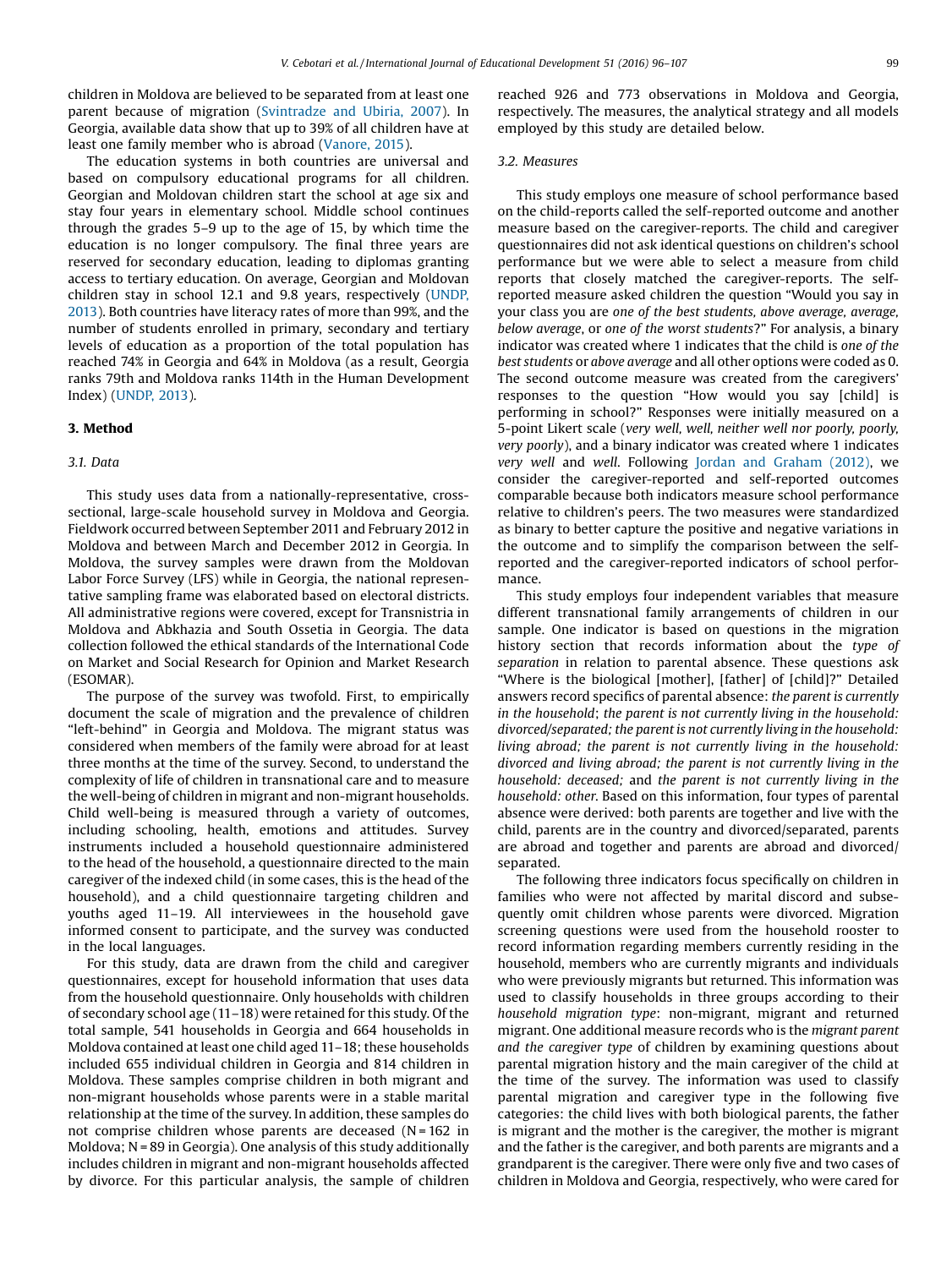<span id="page-5-0"></span>by a non-parental or a non-grandparental caregiver in our data. Given the small number of children who were cared by someone other than a parent or grandparent, this group is not included in the analytical sample. Finally, one indicator examines the availability of remittances and whether remittances are spent on education. Two questions are used to record this information. The first question asks: "Did the household receive any monetary or inkind remittances from the migrants  $-$  yes, no?" The second questions asks to list "the main use of money received from the migrant in the last 12 months." This information was used to construct an indicator with the following categories: a nonmigrant household, a migrant household who does not receive

remittances, a migrant household who receives remittances and a migrant household who receives remittances and uses money for educational purposes.

Three variables measuring standardized characteristics of children were derived. Age was measured in full years and ranges between 11 and 18. Gender of the child was included where 1 indicates girls. A binary measure of the child's health status when compared to other children of her/his age, as assessed by the caregiver, was included, where 1 indicates a much better or a better health.

An additional four measures summarize household socioeconomic status: a continuous indicator of completed years of

#### Table 1

Descriptive statistics (all variables: mean/proportions/standard deviations).

|                                                                            | Moldova <sup>a</sup> | Georgia <sup>b</sup> |  |  |
|----------------------------------------------------------------------------|----------------------|----------------------|--|--|
|                                                                            | Percentage/          | Percentage/          |  |  |
|                                                                            | mean (SD)            | mean (SD)            |  |  |
| Increased school performance-caregiver reports (yes)                       | 74.20                | 72.52                |  |  |
| Increased school performance-child reports (yes)                           | 42.75                | 54.20                |  |  |
|                                                                            |                      |                      |  |  |
| Household type<br>Non-migrant household                                    | 54.67                | 53.13                |  |  |
| Migrant household                                                          | 29.24                | 37.56                |  |  |
| Returned migrant household                                                 | 16.09                | 9.31                 |  |  |
|                                                                            |                      |                      |  |  |
| Type of Separation                                                         |                      |                      |  |  |
| Live with both parents: together                                           | 68.47                | 63.52                |  |  |
| Parents in the country: divorced/separated                                 | 7.56                 | 9.06                 |  |  |
| Parents abroad: together<br>Parents abroad: divorced/separated             | 19.44<br>4.54        | 21.22<br>6.21        |  |  |
|                                                                            |                      |                      |  |  |
| Parental migration and child caregiver type                                |                      |                      |  |  |
| Live with both parents                                                     | 77.89                | 74.96                |  |  |
| Father migrant, mother caregiver                                           | 10.81                | 14.81                |  |  |
| Mother migrant, father caregiver                                           | 7.86                 | 7.79                 |  |  |
| Both parents migrants, grandparent caregiver                               | 3.44                 | 2.44                 |  |  |
| Remittances                                                                |                      |                      |  |  |
| Non-migrant household                                                      | 69.53                | 55.88                |  |  |
| Migrant household: no                                                      | 9.83                 | 10.99                |  |  |
| Migrant household: yes                                                     | 15.97                | 18.93                |  |  |
| Migrant household: yes, money spent on education                           | 4.67                 | 14.20                |  |  |
| % children female                                                          | 51.84                | 49.31                |  |  |
| Child age (years)                                                          | 14.33 (2.22)         | 13.95 (1.94)         |  |  |
| Child's health is better compared to other children (yes)                  | 42.14                | 63.82                |  |  |
| Years of education of child's main caregiver                               | 11.15(2.52)          | 13.02 (2.51)         |  |  |
| Good living conditions (yes)                                               | 78.62                | 73.13                |  |  |
| Nr. of People divided by Nr. of Rooms                                      | 1.27(0.68)           | 1.39(0.88)           |  |  |
| Number of children in household                                            | 1.82(1.03)           | 1.90(0.84)<br>14.50  |  |  |
| Distance to school is more than 30 min (yes)<br>Happiness status caregiver | 23.10<br>6.76 (1.97) | 6.83(2.13)           |  |  |
| The child lives in urban area (yes)                                        | 17.20                | 61.22                |  |  |
|                                                                            |                      |                      |  |  |
| Region Moldova                                                             |                      |                      |  |  |
| Centre                                                                     | 33.78                |                      |  |  |
| Chisinau                                                                   | 5.65                 |                      |  |  |
| North                                                                      | 28.01                |                      |  |  |
| South                                                                      | 32.56                |                      |  |  |
| Region Georgia                                                             |                      |                      |  |  |
| Tbilisi                                                                    |                      | 28.09                |  |  |
| Guria                                                                      |                      | 3.36                 |  |  |
| Adjara                                                                     |                      | 12.82                |  |  |
| Shida-Kartli                                                               |                      | 6.41                 |  |  |
| Kaxeti                                                                     |                      | 4.89                 |  |  |
| Kvemo-Kartli                                                               |                      | 11.30                |  |  |
| Samegrelo<br>Imereti                                                       |                      | 13.44<br>13.13       |  |  |
| Samcxe-Javaxeti                                                            |                      | 2.75                 |  |  |
| Mcxeta-Tianeti                                                             |                      | 3.82                 |  |  |
|                                                                            |                      |                      |  |  |

Note: Standard deviations in parentheses.

 $^{\text{a}}$  All indicators in the Moldovan sample have 814 observations, except for the type of separation that has 926 observations.

b All indicators in the Georgian sample have 655 observations, except for the type of separation that has 773 observations.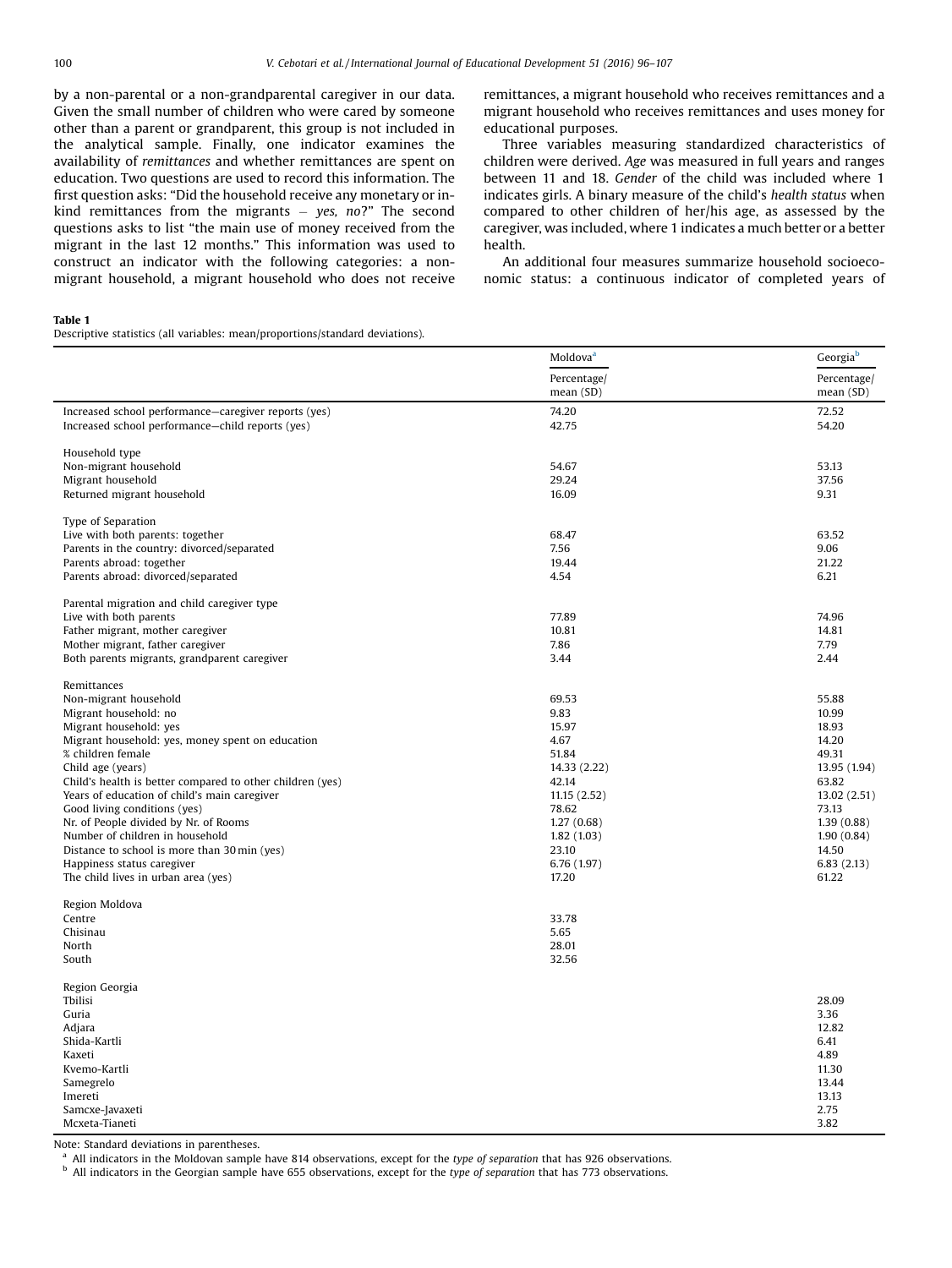<span id="page-6-0"></span>education of the child's main caregiver, a binary measure assessing the current living conditions of the household as viewed by the caregiver, a continuous measure of the housing quality which was constructed by dividing the total number of people living in the house by the total number of rooms used for living. Last but not least, the analysis also includes a measurement for the total number of children in the household.

Furthermore, one measure records the time-distance from home to school. This is a binary variable, where 1 indicates that it takes 30 min or more for children to reach the school. In addition, one family process indicator (Jordan and [Graham,](#page-12-0) 2012; Vanore, 2015) measures the caregiver's happiness status on a ten-point Likert scale. Finally, the analysis includes a rural-urban variable and also a region indicator, because there may be geographical differences regarding education and migration in the target countries.

#### 3.3. Analytical strategy

Given the binary expression of the dependent variables, this study employs binary logistic models to examine the association between the measures of school performance, transnational migration characteristics and selected controls. The results in all models are reported as odds ratios with confidence intervals. All models use sampling weights to adjust for eventual errors in the sampling design and to make data nationally representative.

Four different analyses were conducted based on the four transnational characteristics described above. Within each analysis, one transnational characteristic was regressed on the full set of controls. Separate analyses (not shown) were conducted where school performance has been hierarchically regressed on each transnational characteristic and the four sets of control variables. The results of the main predictors and model fit specifications were found stable after the inclusion of each cluster of indicators.

The analyses do not combine different transnational characteristics in one model for two reasons: a) we intend to capture the specific effect of each transnational measurement without the interfering effects of other transnational settings; and b) each transnational characteristic is constructed in such a way that it compares children in transnational and non-transnational households. This makes primary predictors collinear because they each contain a number of children living in non-migrant households. Children in non-migrant households are explicitly kept as the reference category because we want to capture the school performance effects in a wider population than just migrant families.

Except for one analysis which focuses on parental migration and divorce, all other analyses isolate the role of migration as a unique form of absence and exclude those children whose parents are away in the country or abroad and are divorced  $(N = 112$  in Moldova; N = 118 in Georgia). Bivariate means comparison tests did not find differences in the means of the main predictors when comparing excluded and non-excluded observations, suggesting that exclusions were missing at random.

A multilevel modelling approach was initially considered but the tests for the intraclass correlation estimates (ICC) showed limited variation of cases when regions in the countries were considered at the second level of analysis. However, indicators specifying regions and the rural-urban location were included as fixed effects to account for unobserved differences in each country. All measurements in the models were tested for collinearity, and none was detected: the variation inflation factors (VIF) scored between 1 and 1.4, and the tolerance values were average.

## 4. Results

For brevity, we only discuss descriptive findings pertaining to transnational characteristics and dependent variables [\(Table](#page-5-0) 1 and Table 2). Within the analytical sample, the proportions of Moldovan and Georgian children living in migrant families account for 29.24% and 37.56%, respectively. In addition, a noticeable proportion of Moldovan and Georgian children live in returned migrant households (16.09% and 9.31%, respectively). In the data, 19.44% of Moldovan children and 21.22% of Georgian children have at least one parent abroad and in a stable marital relationship. By contrast, 4.54% of Moldovan children and 6.21% of Georgian children have their parents abroad and divorced. Of those children with a migrant parent abroad, the greatest proportion have their father away and the mother caregiver. Children with both parents

#### Table 2

Proportions of children in different transnational care arrangements by school performance.

|                                                  | Increased school performance |                |           |                        |          |           |                |           |                     |          |
|--------------------------------------------------|------------------------------|----------------|-----------|------------------------|----------|-----------|----------------|-----------|---------------------|----------|
|                                                  | Moldova                      |                |           |                        |          | Georgia   |                |           |                     |          |
|                                                  | <b>CR</b>                    | Test statistic | <b>SR</b> | Test statistic         | No. Obs. | <b>CR</b> | Test statistic | <b>SR</b> | Test statistic      | No. Obs. |
| Household type                                   |                              | 3.21           |           | 3.80                   | 814      |           | 1.21           |           | 3.08                | 655      |
| Non-migrant household                            | 72.36                        |                | 39.78     |                        | 445      | 73.85     |                | 56.32     |                     | 348      |
| Migrant household                                | 74.37                        |                | 45.38     |                        | 238      | 71.95     |                | 53.66     |                     | 246      |
| Returned migrant household                       | 80.15                        |                | 48.09     |                        | 131      | 67.21     |                | 44.26     |                     | 61       |
| Type of Separation                               |                              | 3.69           |           | $14.44$ <sup>***</sup> | 926      |           | 9.71           |           | $7.93$ <sup>*</sup> | 773      |
| Live with both parents: married/together         | 73.19                        |                | 40.69     |                        | 634      | 73.52     |                | 55.60     |                     | 491      |
| Parents in the country: divorced/separated       | 67.14                        |                | 30        |                        | 70       | 64.29     |                | 54.29     |                     | 70       |
| Parents abroad and together                      | 77.78                        |                | 50        |                        | 180      | 69.51     |                | 50        |                     | 164      |
| Parents abroad and divorced/separated            | 78.57                        |                | 59.52     |                        | 42       | 54.17     |                | 35.42     |                     | 48       |
| Parental migration and child caregiver type      |                              | 1.62           |           | 5.35                   | 814      |           | 1.94           |           | 1.83                | 655      |
| Live with both parents                           | 73.19                        |                | 40.69     |                        | 634      | 73.52     |                | 55.60     |                     | 491      |
| Father migrant, mother caregiver                 | 78.41                        |                | 52.27     |                        | 88       | 67.01     |                | 49.48     |                     | 97       |
| Mother migrant, father caregiver                 | 76.56                        |                | 48.44     |                        | 64       | 74.51     |                | 49.02     |                     | 51       |
| Both parents migrants, grandparent caregiver     | 78.57                        |                | 46.43     |                        | 28       | 68.75     |                | 56.25     |                     | 16       |
| Remittances                                      |                              | 3.81           |           | 6.58                   | 814      |           | 3.05           |           | 14.79               | 655      |
| Non-migrant household                            | 74.73                        |                | 41.52     |                        | 566      | 73.50     |                | 56.01     |                     | 366      |
| Migrant household: no                            | 66.25                        |                | 36.25     |                        | 80       | 69.44     |                | 38.89     |                     | 72       |
| Migrant household: yes                           | 74.62                        |                | 47.69     |                        | 130      | 67.74     |                | 48.39     |                     | 124      |
| Migrant household: yes, money spent on education | 81.58                        |                | 57.89     |                        | 38       | 77.42     |                | 66.67     |                     | 93       |

Note. Chi-squared tests were used for all comparisons; CR = caregiver-report; SR = self-report.

 $\degree p < 0.05$ ,  $\degree$   $p < 0.01$ ,  $\degree$   $\degree$   $p < 0.001$ .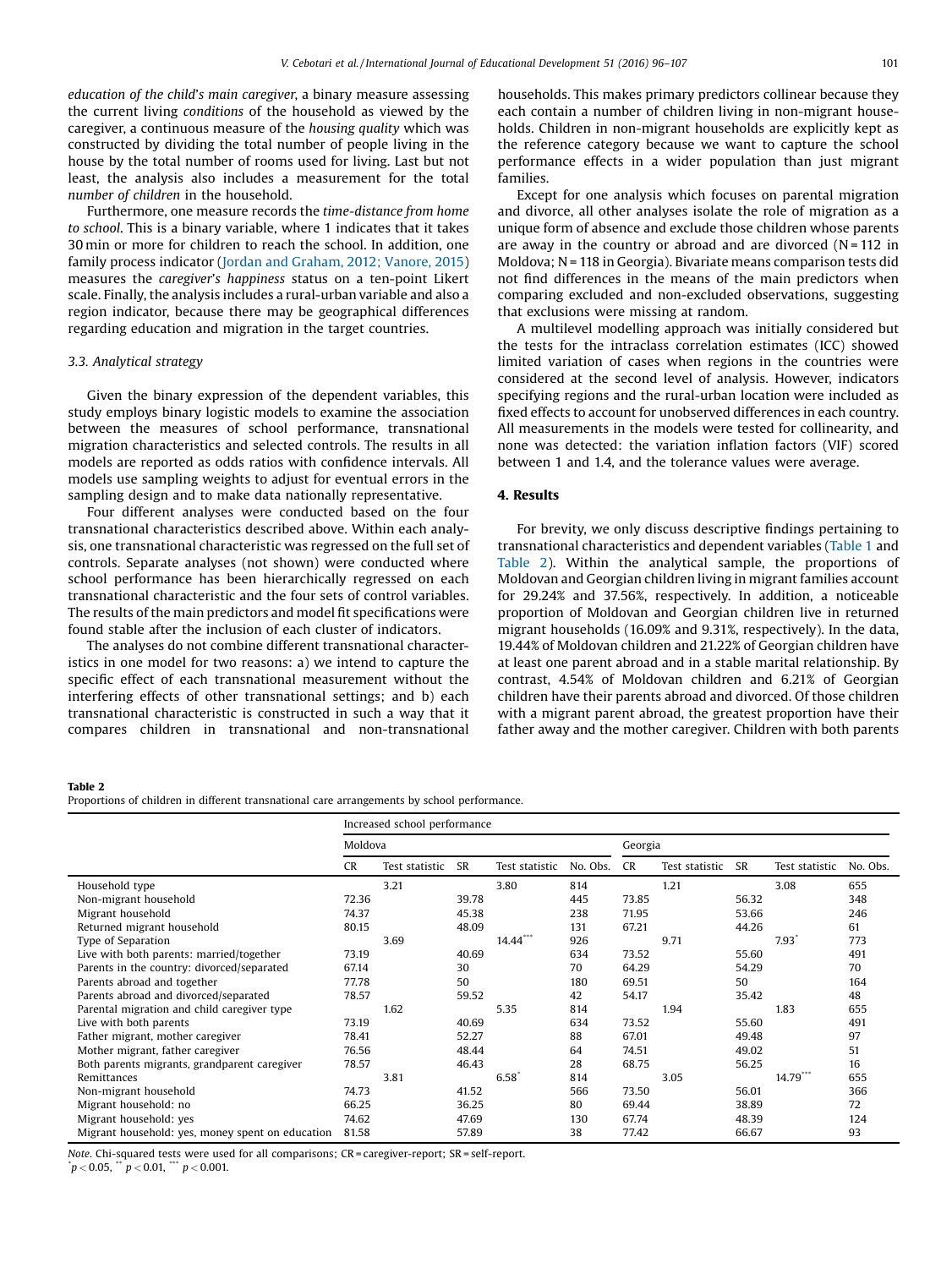abroad and cared for by a grandparent account for 3.44% and 2.44% in Moldova and Georgia, respectively. In Moldova, 15.97% of children live in migrant families that receive remittances, compared to 18.93% in Georgia. The proportion of children living in migrant households who prioritize remittances for education is higher in Georgia than in Moldova (14.2% vs. 4.67%, respectively).

In general, the proportions of children with increased school performance based on caregiver-reports is considerably higher overall compared to the proportions derived from children's reports, although children in transnational care were still assessed as doing better in schools compared to those in non-migrant families [\(Table](#page-6-0) 2). Across the transnational measures presented in [Table](#page-6-0) 2, there are statistically significant differences only for children's self-reports for the type of separation and remittances. These reports show that children with divorced parents in the country (Moldova) or abroad (Georgia) and those in households that do not receive remittances are less likely to report better school performance.

The bivariate results provide exploratory insights on the differences between children's reports and caregiver-reports across different transnational characteristics. However, multivariate regression models are fitted to test the combined effects of all controls in relation to children's school performance. Extracts from the final logistic regression models are presented in Tables 3–6. The data reveal both similarities and differences across transnational characteristics and across self-reports and caregiver-reports. The first analysis assesses the relationship between the household type and children's school performance (Table 3). The evidence based on both self- and caregiver-reports shows no differing effects of school performance when children in a migrant or a returnmigrant household are considered in relation to children in nonmigrant households. Hypothesis 1 is thus rejected.

The second analysis disaggregates the type of parental absence into four forms: both parents are together and live with the child, parents are in the country and divorced, parents are abroad and together and parents are abroad and divorced ([Table](#page-8-0) 4). Results show that the type of separation has significant bearing on children's school performance, although it depends on the country and on who makes the assessment. After accounting for all the controls, there is evidence that Moldovan children are more likely to report better school performance when parents are abroad and either together or divorced. The relative effect size of the dimension "parents abroad and divorced" (OR = 2.52) is larger than for the category "parents abroad and together" ( $OR = 1.68$ ). In Georgia, there is no evidence of a marital status effect of migrant and non-migrant parents in relation to children's school performance. These results run counter to Hypothesis 2, which is therefore rejected.

The third analysis looked at who is the migrant parent and who is the caregiver of children in transnational care [\(Table](#page-9-0) 5). In Moldova, self-reports show that paternal migration, when mothers are caregivers, is associated with increased school performance. In Georgia, to the contrary, assessments based on either caregiver or self-reports show that children with fathers abroad and cared for by mothers are less likely to perform well in school. Notably, there is no evidence of adverse effects on children's school performance when mothers migrate and fathers are caregivers or when both parents migrate and grandparents are caregivers. This finding is

#### Table 3

Household type and children's school performance.

|                                              | Moldova          |              |             |              | Georgia          |              |             |              |  |
|----------------------------------------------|------------------|--------------|-------------|--------------|------------------|--------------|-------------|--------------|--|
|                                              | Caregiver-report |              | Self-report |              | Caregiver-report |              | Self-report |              |  |
|                                              | <b>OR</b>        | <b>CI</b>    | <b>OR</b>   | <b>CI</b>    | <b>OR</b>        | <b>CI</b>    | <b>OR</b>   | <b>CI</b>    |  |
| Household type (ref. Non-migrant household)  |                  |              |             |              |                  |              |             |              |  |
| Migrant household                            | 0.90             | [0.59, 1.37] | 1.31        | [0.89, 1.93] | 0.75             | [0.43, 1.31] | 0.77        | [0.47, 1.26] |  |
| Returned migrant household                   | 1.23             | [0.69, 2.20] | 1.42        | [0.86, 2.34] | 0.71             | [0.30, 1.68] | 0.77        | [0.33, 1.76] |  |
| Child is girl                                | $2.55***$        | [1.75, 3.72] | $2.89***$   | [2.04, 4.08] | $2.59***$        | [1.57, 4.29] | $3.29***$   | [2.09, 5.19] |  |
| Child age (in years)                         | 0.92             | [0.84, 1.01] | 0.93        | [0.85, 1.01] | $0.80***$        | [0.70, 0.90] | $0.82**$    | [0.74, 0.92] |  |
| The child is healthy                         | 1.26             | [0.85, 1.87] | $1.50*$     | [1.07, 2.11] | 1.52             | [0.87, 2.65] | 1.13        | [0.66, 1.92] |  |
| Years of education of child's main caregiver | $1.19***$        | [1.08, 1.30] | $1.12***$   | [1.03, 1.21] | $1.29***$        | [1.14, 1.45] | $1.31***$   | [1.18, 1.45] |  |
| Good living conditions                       | 1.53             | [0.97, 2.42] | 1.13        | [0.71, 1.77] | 1.61             | [0.88, 2.92] | 1.22        | [0.71, 2.07] |  |
| Nr. of People per Nr. of Rooms               | 0.78             | [0.60, 1.02] | 0.90        | [0.67, 1.22] | 0.96             | [0.74, 1.25] | 0.79        | [0.59, 1.04] |  |
| Number of children in household              | 0.96             | [0.77, 1.19] | 0.93        | [0.76, 1.13] | 1.11             | [0.82, 1.49] | 0.79        | [0.59, 1.05] |  |
| Distance to school                           | 0.98             | [0.64, 1.48] | 0.92        | [0.61, 1.38] | 1.02             | [0.52, 1.99] | 0.69        | [0.37, 1.28] |  |
| Happiness status caregiver                   | $1.15***$        | [1.04, 1.28] | $1.12*$     | [1.01, 1.23] | 0.99             | [0.88, 1.11] | 1.04        | [0.93, 1.16] |  |
| The child lives in urban area                | 1.42             | [0.81, 2.49] | 0.92        | [0.55, 1.54] | 1.02             | [0.58, 1.81] | 1.08        | [0.63, 1.86] |  |
| Region Moldova (ref. Centre)                 |                  |              |             |              |                  |              |             |              |  |
| Chisinau                                     | $0.33*$          | [0.13, 0.83] | 1.05        | [0.47, 2.36] |                  |              |             |              |  |
| North                                        | 0.91             | [0.57, 1.47] | 1.00        | [0.64, 1.55] |                  |              |             |              |  |
| South                                        | 0.81             | [0.52, 1.26] | 0.78        | [0.52, 1.17] |                  |              |             |              |  |
| Region Georgia (ref. Tbilisi)                |                  |              |             |              |                  |              |             |              |  |
| Guria                                        |                  |              |             |              | 0.60             | [0.14, 2.48] | 0.60        | [0.16, 2.26] |  |
| Adjara                                       |                  |              |             |              | $0.35***$        | [0.16, 0.76] | $0.19***$   | [0.09, 0.41] |  |
| Shida-Kartli                                 |                  |              |             |              | 0.90             | [0.29, 2.74] | $0.26*$     | [0.09, 0.75] |  |
| Kaxeti                                       |                  |              |             |              | 0.82             | [0.17, 3.88] | $0.26*$     | [0.09, 0.78] |  |
| Kvemo-Kartli                                 |                  |              |             |              | 0.57             | [0.21, 1.53] | $0.38*$     | [0.16, 0.91] |  |
| Samegrelo                                    |                  |              |             |              | 2.37             | [0.85, 6.57] | 0.80        | [0.34, 1.87] |  |
| Imereti                                      |                  |              |             |              | 0.45             | [0.20, 1.03] | 0.88        | [0.40, 1.93] |  |
| Samcxe-Javaxeti                              |                  |              |             |              | 0.29             | [0.07, 1.19] | 1.17        | [0.26, 5.10] |  |
| Mcxeta-Tianeti                               |                  |              |             |              | $0.24*$          | [0.07, 0.79] | 0.47        | [0.13, 1.61] |  |
| McFadden's pseudo- $R^2$                     | 0.11             |              | 0.09        |              | 0.18             |              | 0.20        |              |  |
| N                                            | 814              |              | 814         |              | 655              |              | 655         |              |  |

Note: OR = odds ration; CI = 95% confidence intervals in brackets; All samples in this analysis exclude children whose parents are divorced.  $**p* < 0.05$ ,  $** *p* < 0.01$ ,  $*** *p* < 0.001$ .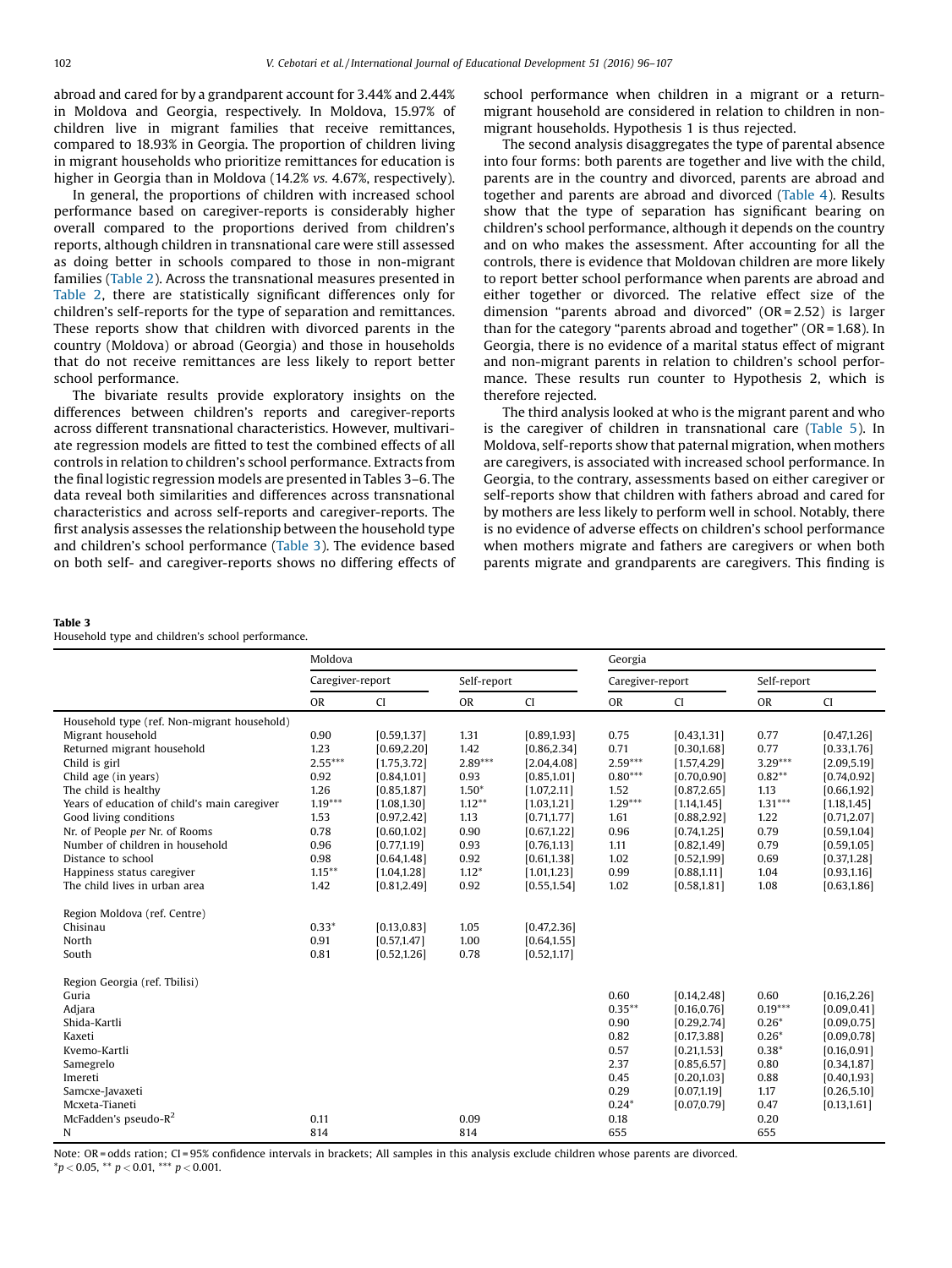#### <span id="page-8-0"></span>Table 4

Type of separation and children's school performance.

|                                                                    | Moldova          |              |             |              | Georgia          |              |             |              |
|--------------------------------------------------------------------|------------------|--------------|-------------|--------------|------------------|--------------|-------------|--------------|
|                                                                    | Caregiver-report |              | Self-report |              | Caregiver-report |              | Self-report |              |
|                                                                    | <b>OR</b>        | <b>CI</b>    | <b>OR</b>   | CI           | <b>OR</b>        | <b>CI</b>    | <b>OR</b>   | <b>CI</b>    |
| Type of separation (ref. Live with both parents: married/together) |                  |              |             |              |                  |              |             |              |
| Parents in the country: divorced/separated                         | 0.83             | [0.42, 1.63] | 0.51        | [0.25, 1.01] | 0.45             | [0.20, 1.04] | 0.54        | [0.24, 1.23] |
| Parents abroad: together                                           | 1.13             | [0.71, 1.81] | $1.68***$   | [1.13, 2.48] | 0.53             | [0.28, 1.02] | 0.45        | [0.25, 0.83] |
| Parents abroad: divorced/separated                                 | 0.88             | [0.33, 2.31] | $2.52*$     | [1.17, 5.40] | 0.58             | [0.21, 1.58] | 0.89        | [0.33, 2.38] |
| Child is girl                                                      | $2.98***$        | [2.07, 4.28] | $2.84***$   | [2.04, 3.95] | $2.27***$        | [1.44, 3.58] | $2.99***$   | [1.97, 4.55] |
| Child age (in years)                                               | 0.94             | [0.81, 1.02] | 0.92        | [0.85, 0.99] | $0.80***$        | [0.72, 0.89] | $0.85***$   | [0.77, 0.94] |
| The child is healthy                                               | $1.51*$          | [1.06, 2.19] | $1.58***$   | [1.14, 2.18] | 1.51             | [0.93, 2.46] | 1.04        | [0.65, 1.65] |
| Years of education of child's main caregiver                       | $1.17***$        | [1.08, 1.27] | $1.14***$   | [1.06, 1.22] | $1.18***$        | [1.07, 1.31] | $1.18***$   | [1.09, 1.29] |
| Good living conditions                                             | $1.72*$          | [1.12, 2.63] | 1.37        | [0.89, 2.11] | 1.40             | [0.81, 2.43] | 1.06        | [0.66, 1.73] |
| Nr. of People per Nr. of Rooms                                     | $0.76*$          | [0.59, 0.99] | 0.90        | [0.69, 1.19] | 0.89             | [0.70, 1.13] | $0.73*$     | [0.56, 0.94] |
| Number of children in household                                    | 1.00             | [0.81, 1.23] | 0.93        | [0.77, 1.11] | 1.08             | [0.82, 1.42] | 0.83        | [0.64, 1.09] |
| Distance to school                                                 | 1.21             | [0.80, 1.81] | 1.05        | [0.71, 1.54] | 1.16             | [0.61, 2.21] | 0.77        | [0.43, 1.36] |
| Happiness status caregiver                                         | 1.08             | [0.98, 1.19] | 1.08        | [0.99, 1.18] | 1.02             | [0.92, 1.13] | 1.05        | [0.95, 1.16] |
| The child lives in urban area                                      | 1.17             | [0.71, 1.92] | 0.86        | [0.54, 1.37] | 1.09             | [0.65, 1.81] | 1.17        | [0.71, 1.94] |
| Region Moldova (ref. Centre)                                       |                  |              |             |              |                  |              |             |              |
| Chisinau                                                           | 0.45             | [0.20, 1.01] | 0.99        | [0.46, 2.11] |                  |              |             |              |
| North                                                              | 0.92             | [0.59, 1.44] | 0.95        | [0.62, 1.43] |                  |              |             |              |
| South                                                              | 0.98             | [0.64, 1.49] | 0.78        | [0.53, 1.14] |                  |              |             |              |
| Region Georgia (ref. Tbilisi)                                      |                  |              |             |              |                  |              |             |              |
| Guria                                                              |                  |              |             |              | 0.35             | [0.10, 1.15] | 0.34        | [0.10, 1.16] |
| Adjara                                                             |                  |              |             |              | $0.32**$         | [0.15, 0.65] | $0.17***$   | [0.08, 0.34] |
| Shida-Kartli                                                       |                  |              |             |              | 0.85             | [0.30, 2.36] | $0.22**$    | [0.08, 0.57] |
| Kaxeti                                                             |                  |              |             |              | 0.76             | [0.17, 3.35] | $0.25***$   | [0.09, 0.68] |
| Kvemo-Kartli                                                       |                  |              |             |              | $0.38*$          | [0.16, 0.89] | $0.25***$   | [0.12, 0.55] |
| Samegrelo                                                          |                  |              |             |              | 1.49             | [0.64, 3.48] | 0.62        | [0.29, 1.32] |
| Imereti                                                            |                  |              |             |              | $0.38*$          | [0.18, 0.82] | 0.72        | [0.35, 1.48] |
| Samcxe-Javaxeti                                                    |                  |              |             |              | $0.24*$          | [0.07, 0.83] | 1.13        | [0.29, 4.34] |
| Mcxeta-Tianeti                                                     |                  |              |             |              | 0.33             | [0.10, 1.07] | 0.60        | [0.18, 1.98] |
| McFadden's pseudo- $R^2$                                           | 0.12             |              | 0.11        |              | 0.15             |              | 0.17        |              |
| N                                                                  | 926              |              | 926         |              | 773              |              | 773         |              |

Note: OR = odds ration; CI = 95% confidence intervals in brackets.

 $*p$  < 0.05, \*\*  $p$  < 0.01, \*\*\*  $p$  < 0.001.

important because it shows that specific care arrangements involving a family member may help provide resilience to children when their primary caregiver, the mother, migrates. Based on this evidence, we reject Hypothesis 3.

The final analysis provides evidence of the relationship between remittances and children's school performance. The results indicate a negative association between the absence of remittances and children's education, but only in Moldova and based on caregiver-reports [\(Table](#page-10-0) 6). The absence of a similar perception from Moldovan children may suggest that caregivers may sense the lack of remittances more acutely in their role as caregivers and providers for children. In Georgia, remittances do not correspond to significant differences in relation to children's education. Contrary to our expectation, results in both countries do not show significant associations between prioritizing remittances for education and improved school performance. Based on this evidence, we reject Hypothesis 4.

The school performance of children should also be understood within the context of other confounders. Few controls are statistically significant throughout models. Girls are found to perform better at school than boys. Age is found to negatively associate with school performance in Georgia but not in Moldova. Children in good health fare better in schools in Moldova. The indicator measuring the years of education of children's main caregiver positively associates with children's education in both countries. The happiness status of the caregiver is a positive predictor for children's school performance in Moldova but not in Georgia.

A series of interactions (not shown) were tested between the gender of the child and the transnational characteristics. No significant and stable interactions that improved model fit were observed across models. In Moldova, the gender interacted with the status of divorce when parents are at home is associated with better school performance for girls, according to caregiver reports. In Georgia, interaction terms based on caregiver reports show that girls in migrant households do better in school compared to boys in a similar transnational setting. By contrast, interaction terms based on child reports show that girls whose mother migrated and are cared for by fathers are less likely to do well in school in Georgia. On the grounds of parsimony these interactions are not presented in the final models.

## 5. Discussion

Migration of family members is a common solution for achieving a decent standard of living for many households in the former Soviet Union countries. As migration unfolds, the attention of both academics and policy makers has focused on the outcomes of children who stay behind and how they experience the separation when one or more family members are seeking to better their lives abroad. Although children may experience separation and loss, staying behind also offers some advantages because children remain embedded in familiar family settings and may benefit from the economic and social resources from abroad. Nevertheless, children in transnational care are vulnerable and the lack of parental input and supervision may affect specific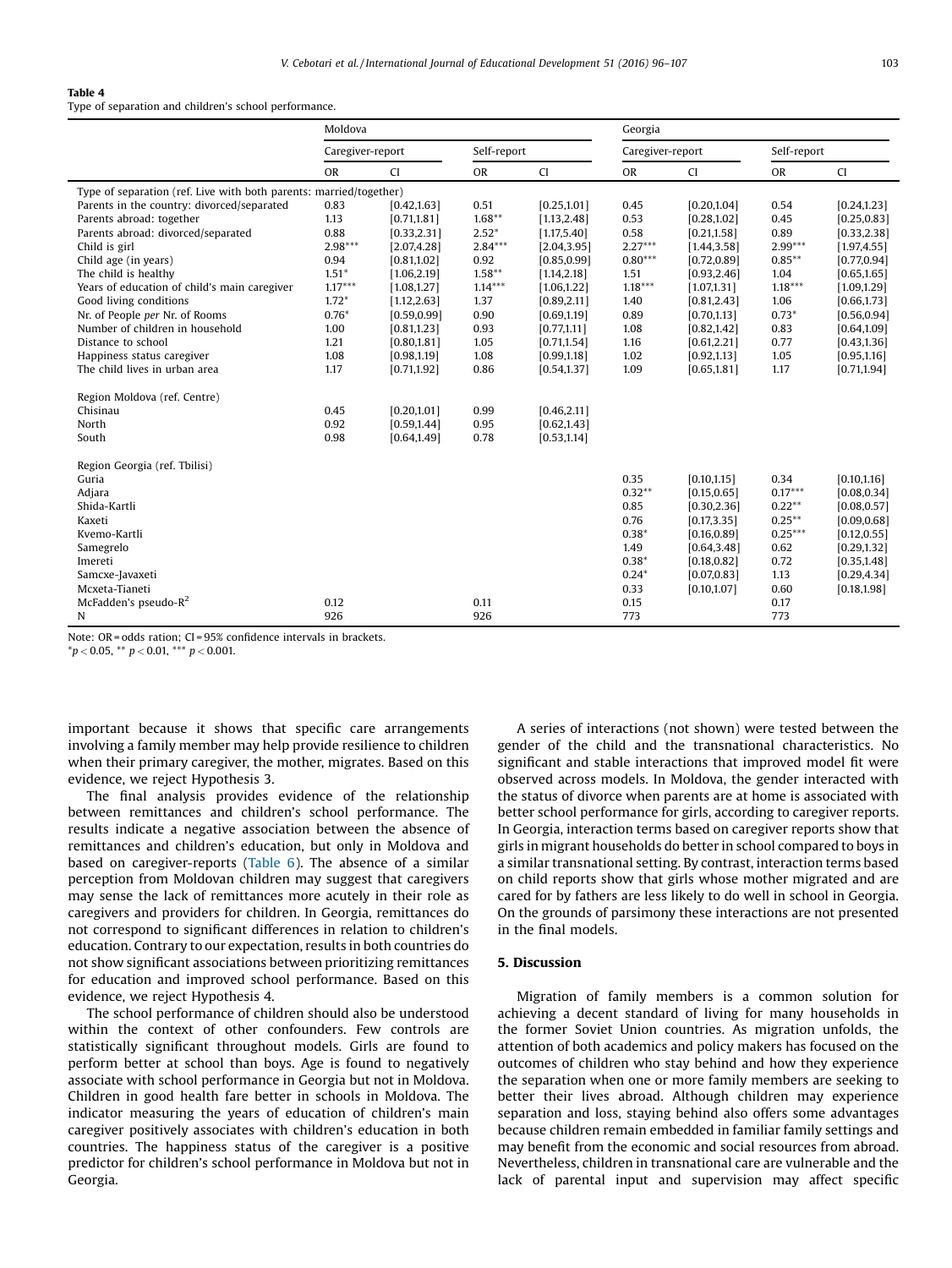## <span id="page-9-0"></span>Table 5

Parental migration, the caregiver type and children's school performance.

|                                                                           | Moldova          |              |             |              | Georgia          |              |             |              |  |
|---------------------------------------------------------------------------|------------------|--------------|-------------|--------------|------------------|--------------|-------------|--------------|--|
|                                                                           | Caregiver-report |              | Self-report |              | Caregiver-report |              | Self-report |              |  |
|                                                                           | <b>OR</b>        | <b>CI</b>    | <b>OR</b>   | CI           | <b>OR</b>        | CI           | <b>OR</b>   | <b>CI</b>    |  |
| Parental migration and child caregiver type (ref. Live with both parents) |                  |              |             |              |                  |              |             |              |  |
| Father migrant: mother caregiver                                          | 1.15             | [0.63, 2.07] | $1.71*$     | [1.01, 2.89] | $0.37*$          | [0.16, 0.83] | $0.29***$   | [0.14, 0.59] |  |
| Mother migrant: father caregiver                                          | 1.07             | [0.51, 2.24] | 1.73        | [0.94, 3.12] | 1.89             | [0.71, 5.01] | 1.11        | [0.40, 3.05] |  |
| Both parents abroad: grandparent caregiver                                | 2.06             | [0.62, 6.87] | 1.88        | [0.81, 4.36] | 0.23             | [0.06, 0.88] | 0.46        | [0.10, 2.09] |  |
| Child is girl                                                             | $2.49***$        | [1.70, 3.64] | $2.85***$   | [2.02, 4.04] | $2.64***$        | [1.59, 4.39] | $3.31***$   | [2.10, 5.22] |  |
| Child age (in years)                                                      | 0.92             | [0.84, 1.01] | 0.93        | [0.85, 1.01] | $0.80***$        | [0.71, 0.91] | $0.83**$    | [0.74, 0.93] |  |
| The child is healthy                                                      | $1.27*$          | [0.86, 1.89] | $1.49*$     | [1.06, 2.10] | 1.49             | [0.86, 2.58] | 1.11        | [0.65, 1.89] |  |
| Years of education of child's main caregiver                              | $1.19***$        | [1.09, 1.31] | $1.13***$   | [1.04, 1.22] | $1.29***$        | [1.14, 1.45] | $1.31***$   | [1.18, 1.45] |  |
| Good living conditions                                                    | 1.49             | [0.94, 2.36] | 1.11        | [0.70, 1.76] | 1.56             | [0.84, 2.87] | 1.20        | [0.70, 2.06] |  |
| Nr. of People per Nr. of Rooms                                            | 0.79             | [0.60, 1.04] | 0.91        | [0.67, 1.23] | 0.98             | [0.74, 1.29] | 0.77        | [0.58, 1.03] |  |
| Number of children in household                                           | 0.97             | [0.78, 1.20] | 0.95        | [0.78, 1.15] | 1.09             | [0.80, 1.47] | 0.77        | [0.58, 1.04] |  |
| Distance to school                                                        | 0.97             | [0.64, 1.47] | 0.94        | [0.63, 1.40] | 1.01             | [0.51, 1.99] | 0.69        | [0.37, 1.30] |  |
| Happiness status caregiver                                                | $1.16***$        | [1.05, 1.29] | $1.12*$     | [1.02, 1.23] | 0.99             | [0.88, 1.11] | 1.04        | [0.94, 1.17] |  |
| The child lives in urban area                                             | 1.43             | [0.82, 2.49] | 0.92        | [0.55, 1.54] | 0.99             | [0.56, 1.77] | 1.08        | [0.63, 1.87] |  |
| Region Moldova (ref. Centre)                                              |                  |              |             |              |                  |              |             |              |  |
| Chisinau                                                                  | $0.35*$          | [0.14, 0.88] | 1.10        | [0.48, 2.49] |                  |              |             |              |  |
| North                                                                     | 0.91             | [0.56, 1.48] | 1.01        | [0.65, 1.58] |                  |              |             |              |  |
| South                                                                     | 0.77             | [0.50, 1.20] | 0.78        | [0.52, 1.17] |                  |              |             |              |  |
| Region Georgia (ref. Tbilisi)                                             |                  |              |             |              |                  |              |             |              |  |
| Guria                                                                     |                  |              |             |              | 0.59             | [0.14, 2.52] | 0.55        | [0.14, 2.17] |  |
| Adjara                                                                    |                  |              |             |              | $0.33**$         | [0.15, 0.74] | $0.17***$   | [0.08, 0.38] |  |
| Shida-Kartli                                                              |                  |              |             |              | 0.85             | [0.27, 2.60] | $0.24***$   | [0.08, 0.69] |  |
| Kaxeti                                                                    |                  |              |             |              | 0.77             | [0.16, 3.61] | $0.24*$     | [0.08, 0.72] |  |
| Kvemo-Kartli                                                              |                  |              |             |              | 0.58             | [0.22, 1.52] | $0.36*$     | [0.15, 0.88] |  |
| Samegrelo                                                                 |                  |              |             |              | 2.23             | [0.81, 6.08] | 0.75        | [0.32, 1.72] |  |
| Imereti                                                                   |                  |              |             |              | $0.41*$          | [0.18, 0.92] | 0.80        | [0.36, 1.75] |  |
| Samcxe-Javaxeti                                                           |                  |              |             |              | 0.28             | [0.07, 1.13] | 1.10        | [0.25, 4.83] |  |
| Mcxeta-Tianeti                                                            |                  |              |             |              | $0.21*$          | [0.06, 0.70] | 0.44        | [0.12, 1.53] |  |
| McFadden's pseudo- $R^2$                                                  | 0.12             |              | 0.10        |              | 0.19             |              | 0.21        |              |  |
| N                                                                         | 814              |              | 814         |              | 655              |              | 655         |              |  |

Note: OR = odds ration; CI = 95% confidence intervals in brackets; All samples in this analysis exclude children whose parents are divorced.

 $**p* < 0.05$ ,  $**p* < 0.01$ ,  $**p* < 0.001$ .

outcomes, such as children's performance in school. The evidence from existent scholarship is mixed, with no studies so far looking at self- and caregiver-reported measures of school performance in Moldova and Georgia.

This study brings evidence of the effects of transnational family life on children's education and adds two reflections to the current knowledge. First, it is important to distinguish between different transnational family forms because they nuance the effects of migration on children's education. While on the whole results show that living transnationally does not necessarily associate with worse outcomes, particular transnational forms of living do show a greater vulnerability of children in relation to their school performance. Specifically, we found two instances when children's education is negatively affected by migration. In Moldova, caregivers perceived the absence of remittances as worsening children's performance in school. Even when Moldovan and Georgian households received remittances and spent more on education, there were no significant improvement in children's school performance. This may relate with the volatile nature of remittances in the two contexts. Our data show that 32% and 30% of Moldovan and Georgian migrants, respectively, do not have a valid residence and work permit in the country of destination, which may reflect the volume of underpaid and sometimes illegal work that migrants perform to earn a living and to support their family members back home. We also found a negative association between school performance and paternal migration when mothers were caregivers in Georgia. In Moldova, to the contrary, children reported better school performance when fathers

migrated and mothers were caregivers. This is an intriguing finding considering that in both countries it is often mothers who take the leading role in raising children, including educational duties while the traditional role of fathers is earning money ([Vanore,](#page-12-0) 2015). The composition of transnational households in Moldova and Georgia does appear to be rather different, which may explain the differing results. Specifically, Georgian children in transnational families live on average with more siblings at home and reside in more crowded conditions compared to Moldovan children. Furthermore, our data show higher proportions of elderly family members that reside in migrant households in Georgia compared to Moldova (12.2% and 5.3%, respectively). The higher prevalence of multigenerational households in Georgia than in Moldova reflects increased responsibilities for Georgian women, including caring for more children and elderly when husbands migrate. Children in these households are therefore less likely to receive adequate supervision and academic assistance which may reflect negatively on their school performance. Our findings mirror earlier research conducted in Georgia that shows children developing severe behavioral problems and performing less well in schools when fathers migrate [\(Svintradze](#page-12-0) and Ubiria, 2007).

Beyond the negative effects from migration, this study also reveals that maternal migration, when fathers or grandparents are caregivers, does not seem to negatively affect children's school performance in the two countries in focus in this study. This finding contradicts the dominant narrative characterizing maternal migration as detrimental for children [\(Battistella](#page-11-0) and Conaco, 1998; Cortes, 2015; [Parreñas,](#page-11-0) 2005). Instead, it emphasizes the role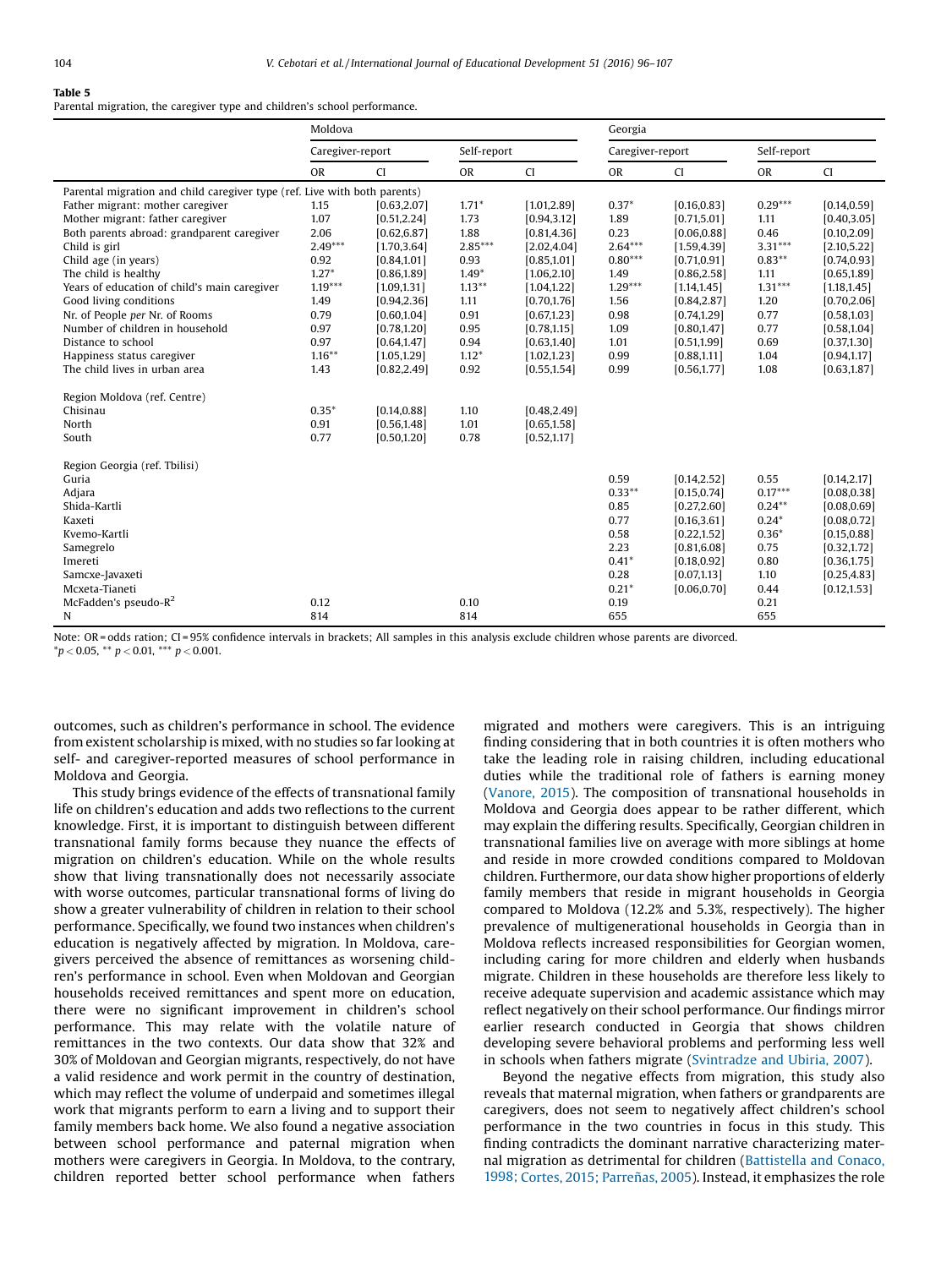#### <span id="page-10-0"></span>Table 6

Remittances and children's school performance.

|                                                  | Moldova          |              |             |              | Georgia          |              |             |              |
|--------------------------------------------------|------------------|--------------|-------------|--------------|------------------|--------------|-------------|--------------|
|                                                  | Caregiver-report |              | Self-report |              | Caregiver-report |              | Self-report |              |
|                                                  | <b>OR</b>        | CI           | <b>OR</b>   | CI           | <b>OR</b>        | CI           | <b>OR</b>   | CI           |
| Remittances (ref. Non-migrant household)         |                  |              |             |              |                  |              |             |              |
| Migrant household: no                            | $0.52*$          | [0.29, 0.94] | 0.97        | [0.51, 1.85] | 1.22             | [0.55, 2.70] | 0.76        | [0.39, 1.47] |
| Migrant household: yes                           | 0.82             | [0.48, 1.37] | 1.18        | [0.72, 1.93] | 0.60             | [0.32, 1.12] | 0.52        | [0.28, 0.93] |
| Migrant household: yes, money spent on education | 0.97             | [0.36, 2.57] | 1.96        | [0.89, 4.28] | 0.83             | [0.31, 2.24] | 1.20        | [0.52, 2.79] |
| Child is girl                                    | $2.56***$        | [1.75, 3.74] | $2.89***$   | [2.03, 4.09] | $2.62***$        | [1.58, 4.34] | $3.34***$   | [2.12, 5.27] |
| Child age (in years)                             | 0.92             | [0.84, 1.01] | 0.93        | [0.85, 1.01] | $0.80***$        | [0.71, 0.91] | $0.83**$    | [0.74, 0.93] |
| The child is healthy                             | 1.29             | [0.87, 1.92] | $1.50*$     | [1.06, 2.11] | 1.49             | [0.86, 2.58] | 1.09        | [0.64, 1.86] |
| Years of education of child's main caregiver     | $1.18***$        | [1.08, 1.29] | $1.12***$   | [1.03, 1.21] | $1.30***$        | [1.15, 1.47] | $1.31***$   | [1.18, 1.46] |
| Good living conditions                           | 1.57             | [0.99, 2.50] | 1.14        | [0.72, 1.80] | 1.58             | [0.87, 2.89] | 1.18        | [0.69, 2.02] |
| Nr. of People per Nr. of Rooms                   | 0.77             | [0.58, 1.01] | 0.90        | [0.66, 1.22] | 0.97             | [0.74, 1.27] | 0.79        | [0.60, 1.06] |
| Number of children in household                  | 0.96             | [0.77, 1.19] | 0.94        | [0.77, 1.14] | 1.10             | [0.82, 1.48] | 0.78        | [0.58, 1.05] |
| Distance to school                               | 0.97             | [0.64, 1.47] | 0.91        | [0.60, 1.36] | 1.01             | [0.51, 1.97] | 0.68        | [0.37, 1.27] |
| Happiness status caregiver                       | $1.15***$        | [1.04, 1.28] | $1.12*$     | [1.01, 1.23] | 0.99             | [0.88, 1.11] | 1.04        | [0.93, 1.16] |
| The child lives in urban area                    | 1.42             | [0.81, 2.50] | 0.94        | [0.57, 1.57] | 1.01             | [0.57, 1.78] | 1.06        | [0.62, 1.83] |
| Region Moldova (ref. Centre)                     |                  |              |             |              |                  |              |             |              |
| Chisinau                                         | $0.35*$          | [0.14, 0.87] | 1.03        | [0.46, 2.34] |                  |              |             |              |
| North                                            | 0.90             | [0.56, 1.46] | 0.98        | [0.63, 1.54] |                  |              |             |              |
| South                                            | 0.85             | [0.54, 1.33] | 0.78        | [0.52, 1.17] |                  |              |             |              |
| Region Georgia (ref. Tbilisi)                    |                  |              |             |              |                  |              |             |              |
| Guria                                            |                  |              |             |              | 0.59             | [0.14, 2.42] | 0.60        | [0.16, 2.25] |
| Adjara                                           |                  |              |             |              | $0.36*$          | [0.16, 0.79] | $0.20***$   | [0.09, 0.42] |
| Shida-Kartli                                     |                  |              |             |              | 0.93             | [0.30, 2.84] | $0.28*$     | [0.09, 0.83] |
| Kaxeti                                           |                  |              |             |              | 0.86             | [0.18, 4.06] | $0.28*$     | [0.09, 0.82] |
| Kvemo-Kartli                                     |                  |              |             |              | 0.62             | [0.23, 1.65] | $0.41*$     | [0.17, 0.98] |
| Samegrelo                                        |                  |              |             |              | 2.51             | [0.91, 6.89] | 0.85        | [0.36, 1.98] |
| Imereti                                          |                  |              |             |              | 0.47             | [0.20, 1.07] | 0.90        | [0.41, 1.97] |
| Samcxe-Javaxeti                                  |                  |              |             |              | 0.31             | [0.08, 1.27] | 1.25        | [0.28, 5.49] |
| Mcxeta-Tianeti                                   |                  |              |             |              | $0.25*$          | [0.08, 0.82] | 0.48        | [0.14, 1.66] |
| McFadden's pseudo- $R^2$                         | 0.11             |              | 0.10        |              | 0.18             |              | 0.20        |              |
| N                                                | 814              |              | 814         |              | 655              |              | 655         |              |

Note: OR = odds ration; CI = 95% confidence intervals in brackets; All samples in this analysis exclude children whose parents are divorced.

 $*p$  < 0.05, \*\*  $p$  < 0.01, \*\*\*  $p$  < 0.001.

of fathers and grandparents as caregivers and suggests that a kin family environment is protective of these children. As a result, this study more closely aligns with recent empirical research that describes the paradigm of care and the protective role of family members for children in transnational care [\(Cebotari](#page-11-0) and [Mazzucato,](#page-11-0) 2016; Robila, 2012; Svintradze and Ubiria, 2007; [Vanore,](#page-11-0) 2015).

The findings also speak to research on migration and divorce (Creighton et al., 2009; [Mazzucato](#page-11-0) and Cebotari, 2016; Nobles, [2011\)](#page-11-0) by considering whether marital discord is patterned in a way to influence children's education more negatively. We observed two findings that run counter to such an assumption. First, parental migration that involves either marital dissolution or a stable relationship appears to positively impact children's school performance in Moldova, according to self-reports. Second, the marital status of migrant parents does not have a differing effect on school performance of Georgian children in migrant and nonmigrant families. These findings are consistent with recent research on divorce, migration and children's education in other contexts (Cebotari and [Mazzucato,](#page-11-0) 2016) but run counter to studies that found marital disruption to result in conflict [\(Constable,](#page-11-0) [2003](#page-11-0)), single parenthood [\(Creighton](#page-11-0) et al., 2009) and poor educational outcomes [\(Nobles,](#page-12-0) 2011). However, the absence of a negative relationship between marital discord and children's school performance does not necessarily indicate that the divorce discourse in the literature has always been misplaced. In the past decade, the advance in communication technologies has made transnational communication much easier and affordable. It may be that regular phone calls and online interactions with children provide divorced parents with the necessary channels to stay engaged with children and be involved in decisions concerning their lives, including those related to schooling. Indeed, auxiliary analyses of our data (not shown) reveal that married and divorced migrant parents have similar patterns of engagement with their children back home. Specifically, 97% and 86% of Moldovan and Georgian children, respectively, talk about school at least once a week with their migrant parents who are in a stable marital relationship. For divorced migrant parents, the weekly communication rate with their children is 83% in both Moldova and Georgia. In this context, the pattern of investment of divorced migrant parents appears to match the pattern of investment of migrant parents who are in a stable marital relationship. The evidence discussed here adds an important reflection: that is, divorced migrant parents stay involved in children's lives during the migration event. Future research will do well to additionally analyze specifics of parental involvement in children's education when migration and marital tensions coalesce.

The second contribution of this study is in measuring both selfand caregiver-reports when assessing school performance. Overall, there is little evidence in our findings to suggest divergent assessments by children and caregivers in Georgia, but the analysis does suggest some differing perceptions in assessments of school performance in Moldova. More specifically, the Moldovan results based on self- and caregiver-reports differ relative to parental migration and the marital status, paternal migration when mothers are caregivers, and the absence of remittances. However,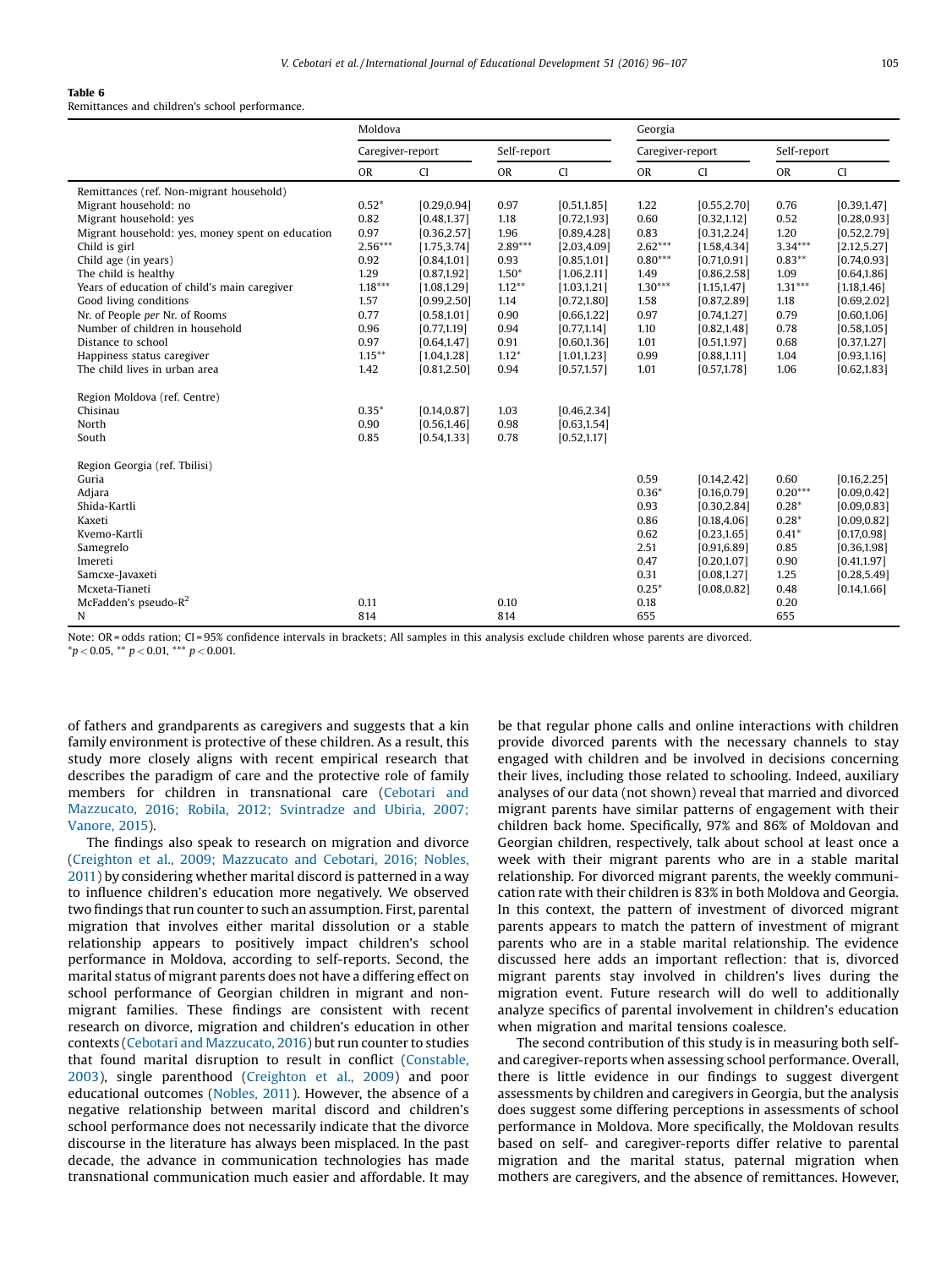<span id="page-11-0"></span>there was no evidence to conclude that caregivers in Moldova had more negative assessments of school performance compared to child self-reports. One exception was noted when children living in non-remitting households were less likely to be assessed as performing better in school by caregivers, in contrast to selfreports. This finding provides an indication that Moldovan caregivers may view the absence of remittances as a factor that particularly disadvantages children in school. Also, children are better able to internalize the negative effects of migration by relying on social norms and support from the wider local community (Cebotari et al., 2016). Research in a number of Southeast Asian countries also revealed specific transnational family configurations relative to parental migration that may influence caregivers to evaluate children's school performance more negatively compared to children's reports [\(Jordan](#page-12-0) and [Graham,](#page-12-0) 2012). More research is needed to understand the time-varying consistency in assessing the school performance of children based on self- and caregiver-reports.

The aforementioned findings have important policy implications. We found patterns of variation in children's education when considering different transnational family arrangements. Policy responses should cultivate more evidence-based policy discourses about migration that would account for the complexity of life of children in transnational care in a timely manner. Both countries have established technical frameworks to address the effects of migration from a policy perspective. In Moldova, children who stay at origin were specifically addressed in a national action plan, which was originally drafted for the period 2010–2011 and intended to protect children affected by migration and to ensure the observance of their rights. In Georgia, the policy response is led by the State Commission on Migration Issues (SCMI), whose main goal is to strengthen the coordination of different agencies working on migration. The agencies in both countries work on the assumption that children of migrants are worse-off than their peers in non-migrant families ([Vanore,](#page-12-0) 2015). The factual basis of this assumption is not grounded in empirical data that specifically target the diversity of transnational family forms of living and how they relate with children's outcomes. Our findings show that family members' migration is not always detrimental for children. In fact, under specific transnational family configurations, children of migrants have often better or no differing school performance than children in non-migrant families. This evidence can be used by state agencies to shape a more informed policy response.

In addition, both countries will benefit from more systematic data collection and analysis, preferable in a longitudinal manner. The statistical offices in Moldova and Georgia regularly collect Household Budget Survey (HBS) data. Clusters of questions could be included into future rounds of HBS that would gather up-to-date information about migrant families and the outcomes of children in transnational care. Instead of relying on data collected years ago, the evidence collected by HBS will help reveal ongoing developments of migration and adjust the policy response in a timely manner.

This study has also limitations. Given the cross-sectional nature of the data, causal impact could not be established, and therefore, the results of this study must be considered as exploratory. The next step in this area of study awaits panel data collection. The child questionnaire in the data records only children aged 11–18. Therefore, the analysis could not explore the school performance of younger children. Within our sample, there was a rather small number of children with one or both parents abroad. It was thus not possible to further split the transnational characteristics and conduct an analysis on specifics of migration such as the gender of the parent in the context of marital dissolution, country of destination, frequency of contact, and the employment and

residence status abroad. Future research should target these dimensions more in detail.

Despite these shortcomings, this study employs populationrepresentative evidence and explores in a comparative way how different transnational family configurations relate to children's school performance in Moldova and Georgia. Instead of viewing migration through simplistic lens, the empirical evidence of this study helps provide an understanding of how complex the transnational life of children is and what specific transnational forms of care matter for children's education. The current study is also a rare opportunity to look at how children and caregivers report on the outcome. It shows that at leastin the case of Moldova, it is important whether children or caregivers make the assessment. Future studies that employ additional transnational family configurations and use data from other geographical contexts will be helpful to advance these lines of inquire.

### Acknowledgement

Financial support from EuropeAid (DCI-MIGR/210/229-604) is gratefully acknowledged.

#### References

- Amato, P.R., [Cheadle,](http://refhub.elsevier.com/S0738-0593(16)30278-4/sbref0005) J., 2005. The long reach of divorce: divorce and child well-Being across three [generations.](http://refhub.elsevier.com/S0738-0593(16)30278-4/sbref0005) J. Marriage Family 67 (1), 191–206. doi:http:// [dx.doi.org/10.1111/j.0022-2445.2005.00014.x.](http://dx.doi.org/10.1111/j.0022-2445.2005.00014.x)
- Antman, F.M., 2011. International migration and gender [discrimination](http://refhub.elsevier.com/S0738-0593(16)30278-4/sbref0010) among children left behind. Am. Econ. Rev. 101 (3), 645–649. [doi:http://dx.doi.org/](http://refhub.elsevier.com/S0738-0593(16)30278-4/sbref0010) [10.1257/aer.101.3.645.](http://dx.doi.org/10.1257/aer.101.3.645)
- Antman, F.M., 2012. Gender, [educational](http://refhub.elsevier.com/S0738-0593(16)30278-4/sbref0015) attainment and the impact of parental [migration](http://refhub.elsevier.com/S0738-0593(16)30278-4/sbref0015) on children left behind. J. Popul. Econ. 25 (4), 1187–1214 10.1007% [2Fs00148-012-0423-y.](http://refhub.elsevier.com/S0738-0593(16)30278-4/sbref0015)
- [Battistella,](http://refhub.elsevier.com/S0738-0593(16)30278-4/sbref0020) G., Conaco, C., 1998. The impact of labour migration on the children left behind: a study of elementary school children in the [Philippines.](http://refhub.elsevier.com/S0738-0593(16)30278-4/sbref0020) J. Social Issues Southeast Asia 13 (2), 220–241. [doi:http://dx.doi.org/10.1355/sj13-2c.](http://refhub.elsevier.com/S0738-0593(16)30278-4/sbref0020)
- Bennett, R., Clifford, D., [Falkingham,](http://refhub.elsevier.com/S0738-0593(16)30278-4/sbref0025) J., 2013. Household members' migration and the [education](http://refhub.elsevier.com/S0738-0593(16)30278-4/sbref0025) of children 'left behind': empirical findings from Tajikistan and reflections for research practice. Popul. Space Place 19 (1), 1–14. [doi:http://dx.](http://refhub.elsevier.com/S0738-0593(16)30278-4/sbref0025) [doi.org/10.1002/psp.1698.](http://dx.doi.org/10.1002/psp.1698)
- Bredl, S., 2010. Migration, [remittances](http://refhub.elsevier.com/S0738-0593(16)30278-4/sbref0030) and educational outcomes: the case of Haiti. Int. J. Educ. Dev. 31 (2), 162–168. [doi:http://dx.doi.org/10.1016/j.](http://refhub.elsevier.com/S0738-0593(16)30278-4/sbref0030) [ijedudev.2010.02.003.](http://dx.doi.org/10.1016/j.ijedudev.2010.02.003)
- Caarls, K. (2015). Living apart together across borders: How Ghanaian couples form, transform, or disolve in the context of international migration. (PhD thesis), Maastricht University, Maastricht, the Netherlands. Retrieved from [http://](http://digitalarchive.maastrichtuniversity.nl/fedora/get/guid:91246c40-32dc-4412-88c2-6fd79251f714/ASSET1) [digitalarchive.maastrichtuniversity.nl/fedora/get/guid:91246c40-32dc-4412-](http://digitalarchive.maastrichtuniversity.nl/fedora/get/guid:91246c40-32dc-4412-88c2-6fd79251f714/ASSET1) [88c2-6fd79251f714/ASSET1.](http://digitalarchive.maastrichtuniversity.nl/fedora/get/guid:91246c40-32dc-4412-88c2-6fd79251f714/ASSET1)
- Cebotari, V., Mazzucato, V., 2016. Educational [performance](http://refhub.elsevier.com/S0738-0593(16)30278-4/sbref0040) of children of migrant parents in Ghana, Nigeria and [Angola.](http://refhub.elsevier.com/S0738-0593(16)30278-4/sbref0040) J. Ethnic Migr. Stud. 42 (5), 834–856. doi: [http://dx.doi.org/10.1080/1369183x.2015.1125777.](http://dx.doi.org/10.1080/1369183x.2015.1125777)
- Cebotari, V., Mazzucato, V., Siegel, M., 2016. Gendered [perceptions](http://refhub.elsevier.com/S0738-0593(16)30278-4/sbref0045) of migration among Ghanaian children in transnational care. Child Indic. Res. [doi:http://dx.](http://refhub.elsevier.com/S0738-0593(16)30278-4/sbref0045) [doi.org/10.1007/s12187-016-9407-x.](http://dx.doi.org/10.1007/s12187-016-9407-x)
- Constable, N., 2003. A [transnational](http://refhub.elsevier.com/S0738-0593(16)30278-4/sbref0050) perspective on divorce and marriage: filipina wives and workers. [Identities:](http://refhub.elsevier.com/S0738-0593(16)30278-4/sbref0050) Glob. Stud. Cult. Power 10 (2), 163–180. doi: [http://dx.doi.org/10.1080/10702890304328.](http://dx.doi.org/10.1080/10702890304328)
- Corak, M., 2001. Death and divorce: the long-term [consequences](http://refhub.elsevier.com/S0738-0593(16)30278-4/sbref0055) of parental loss on [adolescents.](http://refhub.elsevier.com/S0738-0593(16)30278-4/sbref0055) J. Labor Econ. 19 (3), 682–715.
- Cortes, P., 2015. The feminization of [international](http://refhub.elsevier.com/S0738-0593(16)30278-4/sbref0060) migration and its effects on the children left behind: evidence from the [Philippines.](http://refhub.elsevier.com/S0738-0593(16)30278-4/sbref0060) World Dev. 65, 62–78. doi: [http://dx.doi.org/10.1016/j.worlddev.2013.10.021January.](http://dx.doi.org/10.1016/j.worlddev.2013.10.021January)
- [Creighton,](http://refhub.elsevier.com/S0738-0593(16)30278-4/sbref0065) M., Park, H., Teruel, G., 2009. The role of migration and single [motherhood](http://refhub.elsevier.com/S0738-0593(16)30278-4/sbref0065) in upper secondary education in Mexico. J. Marriage Family 71 (5), 1325–1339. [doi:http://dx.doi.org/10.1111/j.1741-3737.2009.00671.x.](http://refhub.elsevier.com/S0738-0593(16)30278-4/sbref0065)
- Dreby, J., 2010. Divided by Borders: Mexican Migrants and Their Children. [Berkeley:](http://refhub.elsevier.com/S0738-0593(16)30278-4/sbref0070) [University](http://refhub.elsevier.com/S0738-0593(16)30278-4/sbref0070) of California Press.
- [Dustmann,](http://refhub.elsevier.com/S0738-0593(16)30278-4/sbref0075) C., 2003. Children and return migration. J. Popul. Econ. 16 (4), 815–830. [doi:http://dx.doi.org/10.1007/s00148-003-0161-2.](http://refhub.elsevier.com/S0738-0593(16)30278-4/sbref0075)
- Edwards, A., Ureta, M., 2003. [International](http://refhub.elsevier.com/S0738-0593(16)30278-4/sbref0080) migration, remittances, and schooling: evidence from El Salvador. J. Dev. Econ. 72 (2), 429–461. [doi:http://dx.doi.org/](http://refhub.elsevier.com/S0738-0593(16)30278-4/sbref0080) [10.1016/s0304-3878\(03\)00115-9.](http://dx.doi.org/10.1016/s0304-3878(03)00115-9)
- Gerber, T., Torosyan, K., 2013. [Remittances](http://refhub.elsevier.com/S0738-0593(16)30278-4/sbref0085) in the Republic of Georgia: correlates, economic impact, and social capital formation. [Demography](http://refhub.elsevier.com/S0738-0593(16)30278-4/sbref0085) 50 (4), 1279–1301. [doi:http://dx.doi.org/10.1007/s13524-013-0195-3.](http://refhub.elsevier.com/S0738-0593(16)30278-4/sbref0085)
- Giannelli, G., & Mangiavacchi, L. (2010). Children's schooling and parental migration: empirical evidence on the "left behind" generation in Albania. IZA Discussion Papers. Institute for the Study of Labor (IZA). Bonn, Germany.